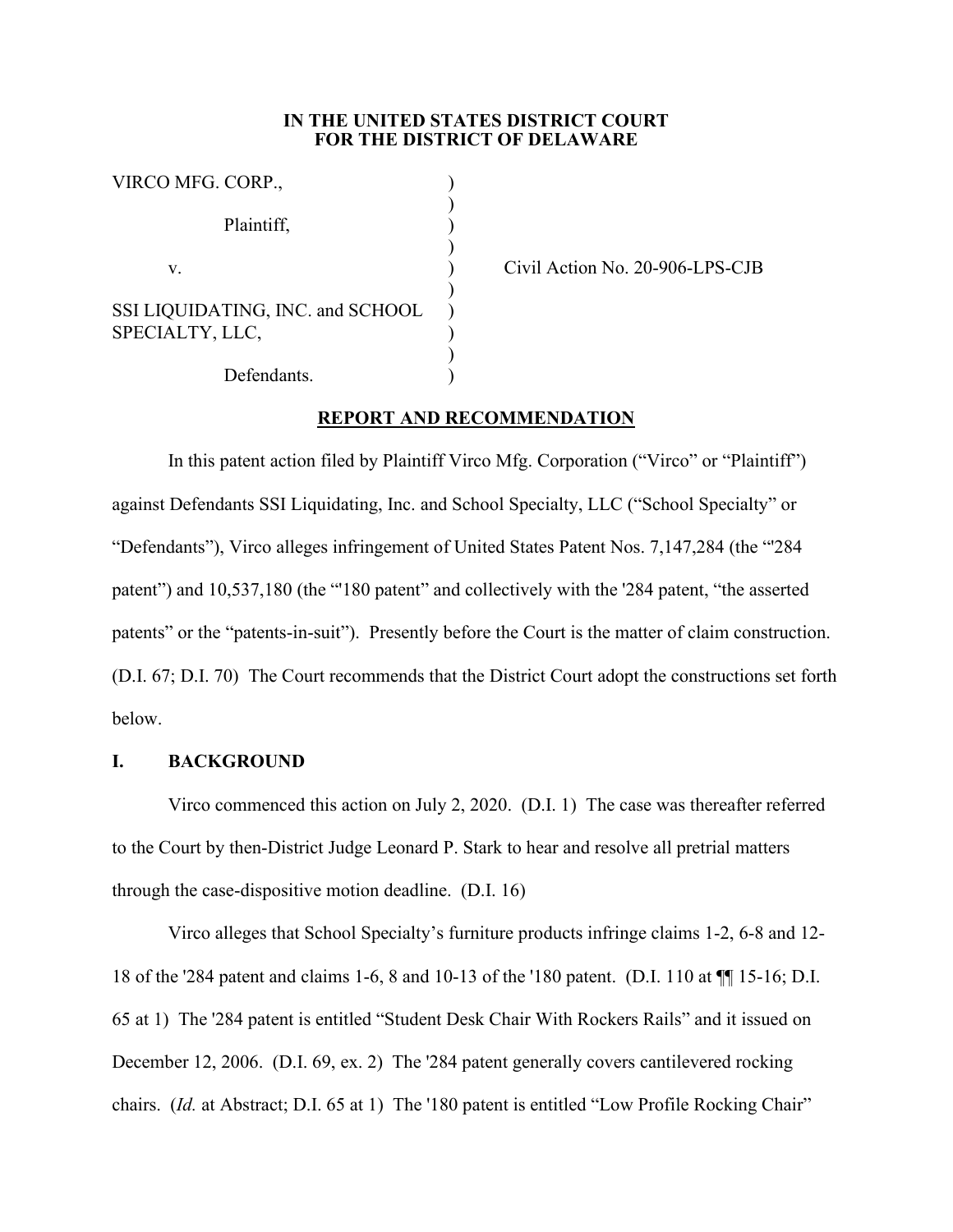and it issued on January 21, 2020. (D.I. 69, ex.  $1$ )<sup>1</sup> The '180 patent generally covers floor rocking chairs. (*Id.*, col. 1:15-18; D.I. 65 at 2) Further details regarding the asserted patents will be provided below in Section III.

On October 1, 2021, the parties filed their joint claim construction brief. (D.I. 65) The Court conducted a *Markman* hearing by videoconference on November 10, 2021. (D.I. 81 (hereinafter, "Tr."))

### **II. STANDARD OF REVIEW**

It is well-understood that "[a] claim in a patent provides the metes and bounds of the right which the patent confers on the patentee to exclude others from making, using, or selling the protected invention." *Corning Glass Works v. Sumitomo Elec. U.S.A., Inc*., 868 F.2d 1251, 1257 (Fed. Cir. 1989). Claim construction is generally a question of law, although subsidiary fact finding is sometimes necessary. *Teva Pharms. USA, Inc. v. Sandoz, Inc.*, 574 U.S. 318, 326-27 (2015).

The Court should typically assign claim terms their "ordinary and customary meaning[,]" which is "the meaning that the term[s] would have to a person of ordinary skill in the art ['POSITA'] in question at the time of the invention, i.e., as of the effective filing date of the patent application." *Phillips v. AWH Corp.*, 415 F.3d 1303, 1312-13 (Fed. Cir. 2005) (internal quotation marks and citations omitted). However, when determining the ordinary meaning of claim terms, the Court should not extract and isolate those terms from the context of the patent; rather, it should endeavor to reflect their "meaning to the ordinary artisan after reading the entire

<sup>&</sup>lt;sup>1</sup> The asserted patents appear on the docket in this action more than once. Citations to the patents hereafter will simply be to the "'284 patent" and "'180 patent."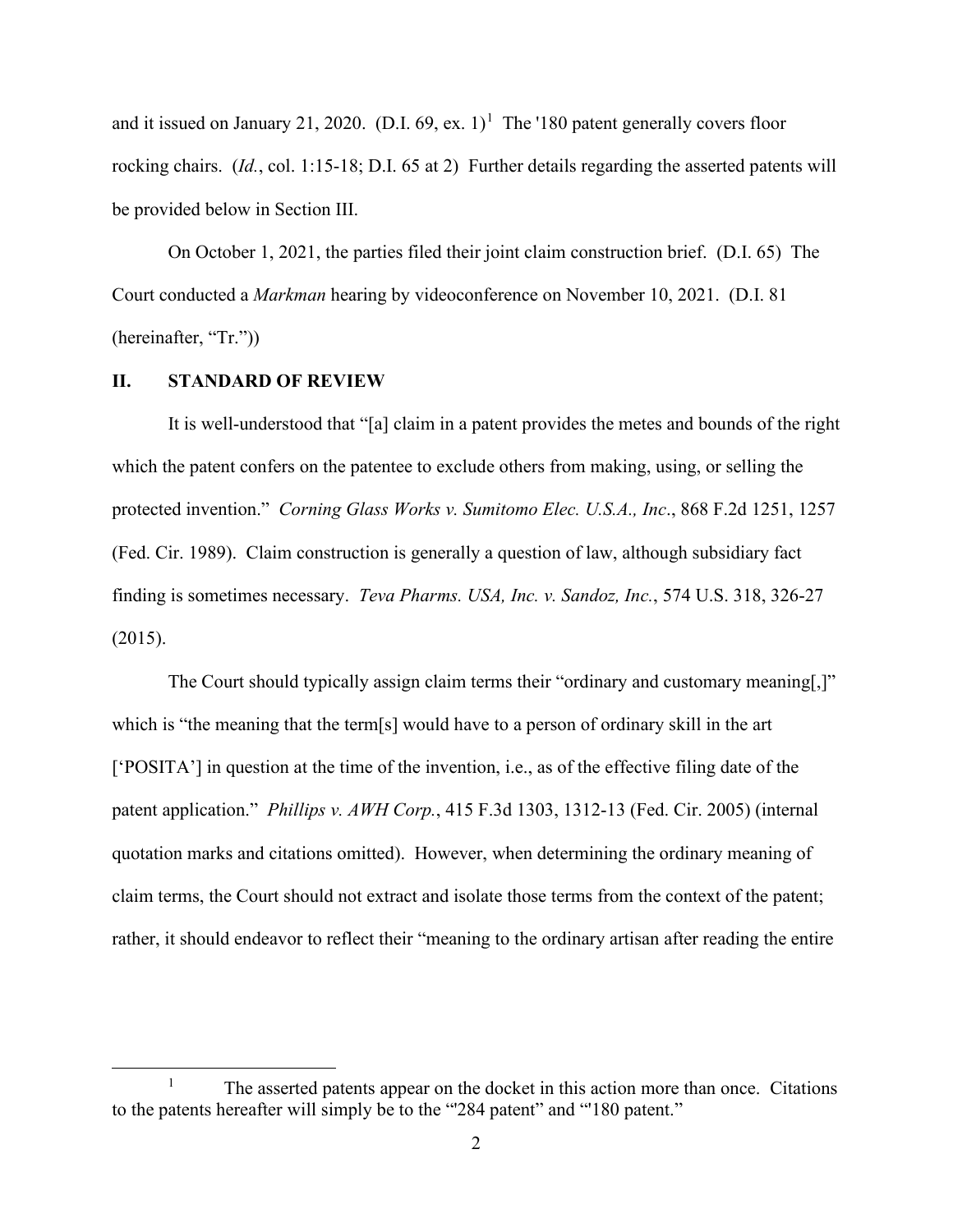patent." *Id.* at 1321; *see also Eon Corp. IP Holdings LLC v. Silver Spring Networks, Inc.*, 815 F.3d 1314, 1320 (Fed. Cir. 2016).

In proceeding with claim construction, the Court should look first and foremost to the language of the claims themselves, because "[i]t is a bedrock principle of patent law that the claims of a patent define the invention to which the patentee is entitled the right to exclude." *Phillips*, 415 F.3d at 1312 (internal quotation marks and citations omitted). For example, the context in which a term is used in a claim may be "highly instructive." *Id.* at 1314. In addition, "[o]ther claims of the patent in question, both asserted and unasserted, can . . . be valuable" in discerning the meaning of a particular claim term. *Id.* This is "[b]ecause claim terms are normally used consistently throughout the patent, [and so] the usage of a term in one claim can often illuminate the meaning of the same term in other claims." *Id.* Moreover, "[d]ifferences among claims can also be a useful guide[,]" as when "the presence of a dependent claim that adds a particular limitation gives rise to a presumption that the limitation in question is not present in the independent claim." *Id.* at 1314-15.

In addition to the words of the claims, the Court should look to other intrinsic evidence. For example, the Court should analyze the patent specification, which "may reveal a special definition given to a claim term . . . that differs from the meaning [that term] would otherwise possess" or may reveal an intentional disclaimer of claim scope. *Id.* at 1316. Even if the specification does not contain such revelations, it "is always highly relevant to the claim construction analysis. Usually, it is dispositive; it is the single best guide to the meaning of a disputed term." *Id.* at 1315 (internal quotation marks and citation omitted). That said, however, the specification "is not a substitute for, nor can it be used to rewrite, the chosen claim language." *SuperGuide Corp. v. DirecTV Enters., Inc.*, 358 F.3d 870, 875 (Fed. Cir. 2004). And

3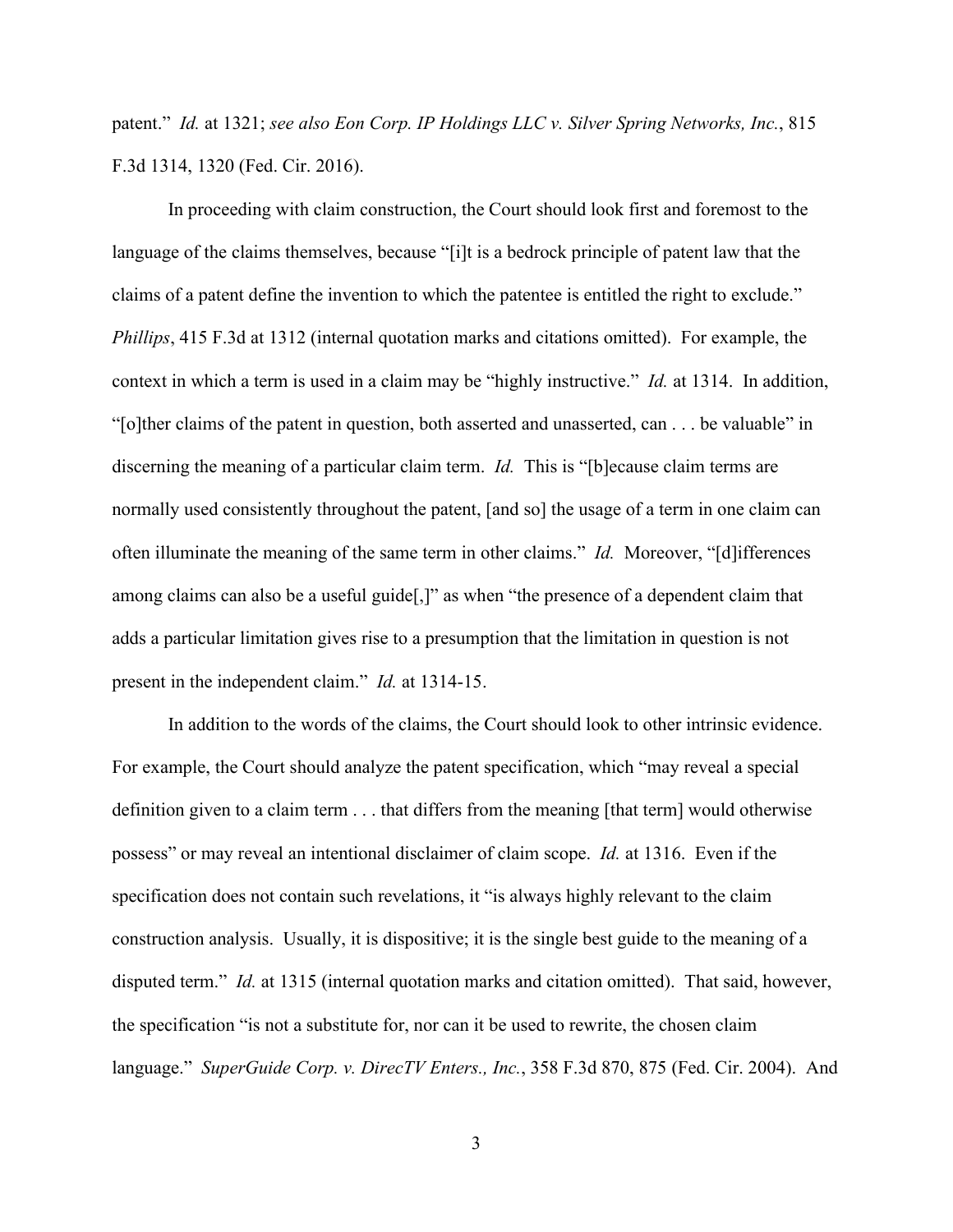a court should also consider the patent's prosecution history, if it is in evidence, because it "can often inform the meaning of the claim language by demonstrating how the inventor understood the invention and whether the inventor limited the invention in the course of prosecution[.]" *Phillips*, 415 F.3d at 1317.

Extrinsic evidence, "including expert and inventor testimony, dictionaries, and learned treatises[,]" can also "shed useful light on the relevant art[.]" *Id.* (internal quotation marks and citations omitted). Overall, while extrinsic evidence may be useful, it is "less significant than the intrinsic record in determining the legally operative meaning of claim language." *Id.* (internal quotation marks and citations omitted); *accord Markman v. Westview Instruments, Inc.*, 52 F.3d 967, 981 (Fed. Cir. 1995).

In utilizing these resources during claim construction, courts should keep in mind that "[t]he construction that stays true to the claim language and most naturally aligns with the patent's description of the invention will be, in the end, the correct construction." *Renishaw PLC v. Marposs Societa' per Azioni*, 158 F.3d 1243, 1250 (Fed. Cir. 1998).

### **III. DISCUSSION**

The parties set out four disputed terms for the Court's review. The Court takes up the terms in the order in which they were argued.

### **A. "side support"**

The first disputed term, "side support[,]" appears, *inter alia*, in claims 1 and 13 of the '284 patent. Exemplary claim 1 recites:

> **1.** A rocking chair comprising: (a) a seating surface having a right side, a left side, a forward portion, and a rearward portion, the seating surface being adapted to support a user thereon; (b) a backrest disposed above the seating surface;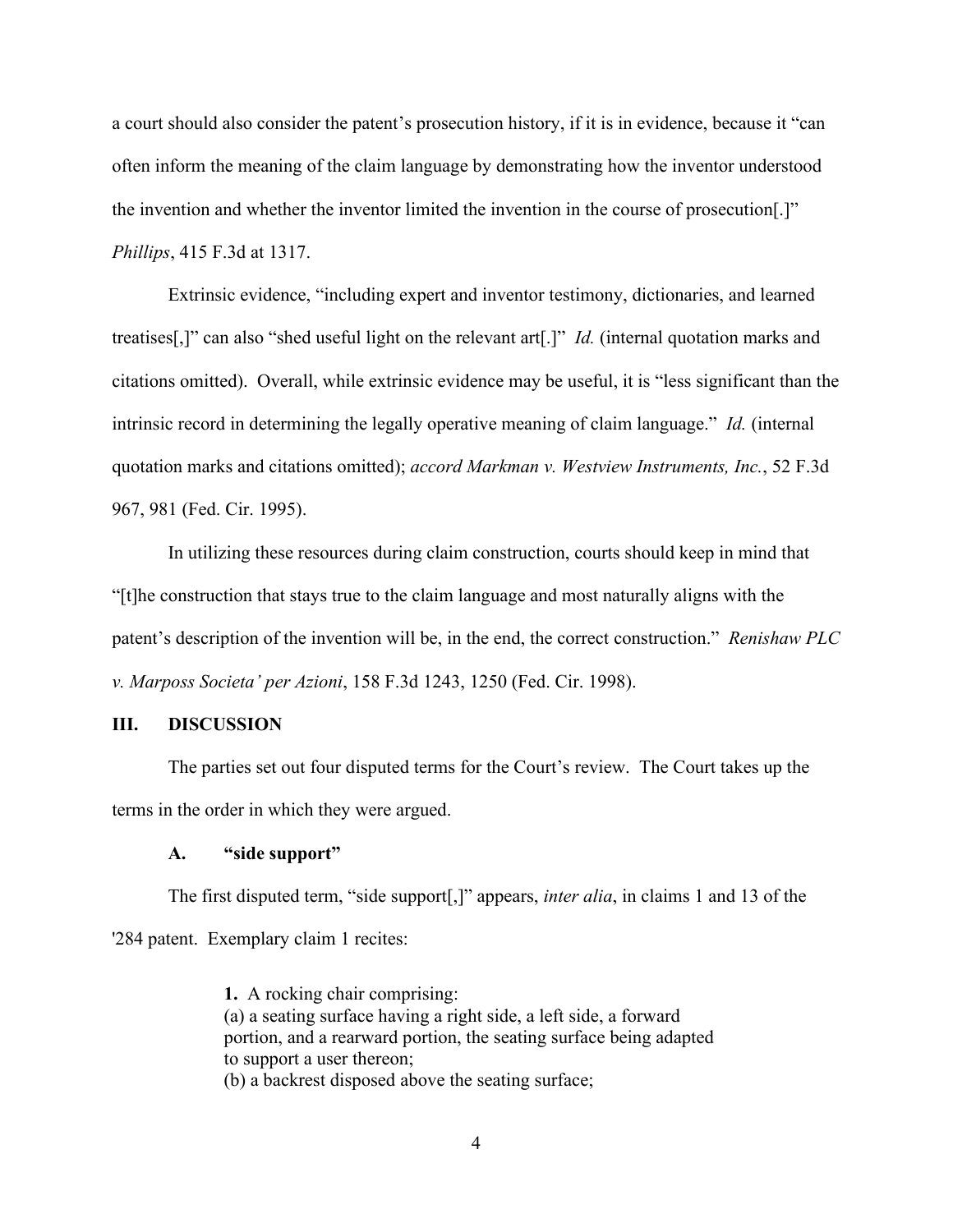(c) a forward flexing support carriage disposed below the seating surface and adapted to support the seating surface above a floor, the support carriage comprising: (i) a left side rocker rail having a forward portion and a rearward portion; (ii) an opposed right side rocker rail having a forward portion and a rearward portion; (iii) a left *side support* extending downward from the rearward portion of the left side of the seating surface to the rearward portion of the left side rocker rail; and (iv) a right *side support* extending downward from the rearward portion of the right side of the seating surface to the rearward portion of the right side rocker rail, wherein both rocker rails are disposed generally parallel to a longitudinal axis of the seating surface, and wherein the seating surface is cantilevered by the left side support and the right side support of the support carriage, the support carriage providing forward flexure of the rocking chair and allowing the seating surface to tip forwardly.

('284 patent, col. 5:6-31 (emphasis added)) The parties' competing proposed constructions for

| <b>Term</b>                    | <b>Plaintiff's Proposed</b>     | <b>Defendants' Proposed</b>     |
|--------------------------------|---------------------------------|---------------------------------|
|                                | <b>Construction</b>             | <b>Construction</b>             |
| "side support"                 | Plain and ordinary meaning;     | "additional tubular support     |
|                                | no claim construction is        | strut, separate from the rocker |
| ("left side support"; "right") | necessary.                      | rails or legs"                  |
| side support")                 |                                 |                                 |
|                                | In the alternative, the plain   |                                 |
|                                | and ordinary meaning of "left   |                                 |
|                                | side support" and "right side"  |                                 |
|                                | support" could respectively     |                                 |
|                                | be articulated as "a portion of |                                 |
|                                | the support carriage on the     |                                 |
|                                | left side of the chair" and "a  |                                 |
|                                | portion of the support          |                                 |
|                                | carriage on the right side of   |                                 |
|                                | the chair"                      |                                 |

"side support" are set out in the chart below:

(D.I. 65 at 19-20) The parties' dispute with respect to this term is whether the left and right side supports must include a strut like that depicted in the circle below (as School Specialty argues),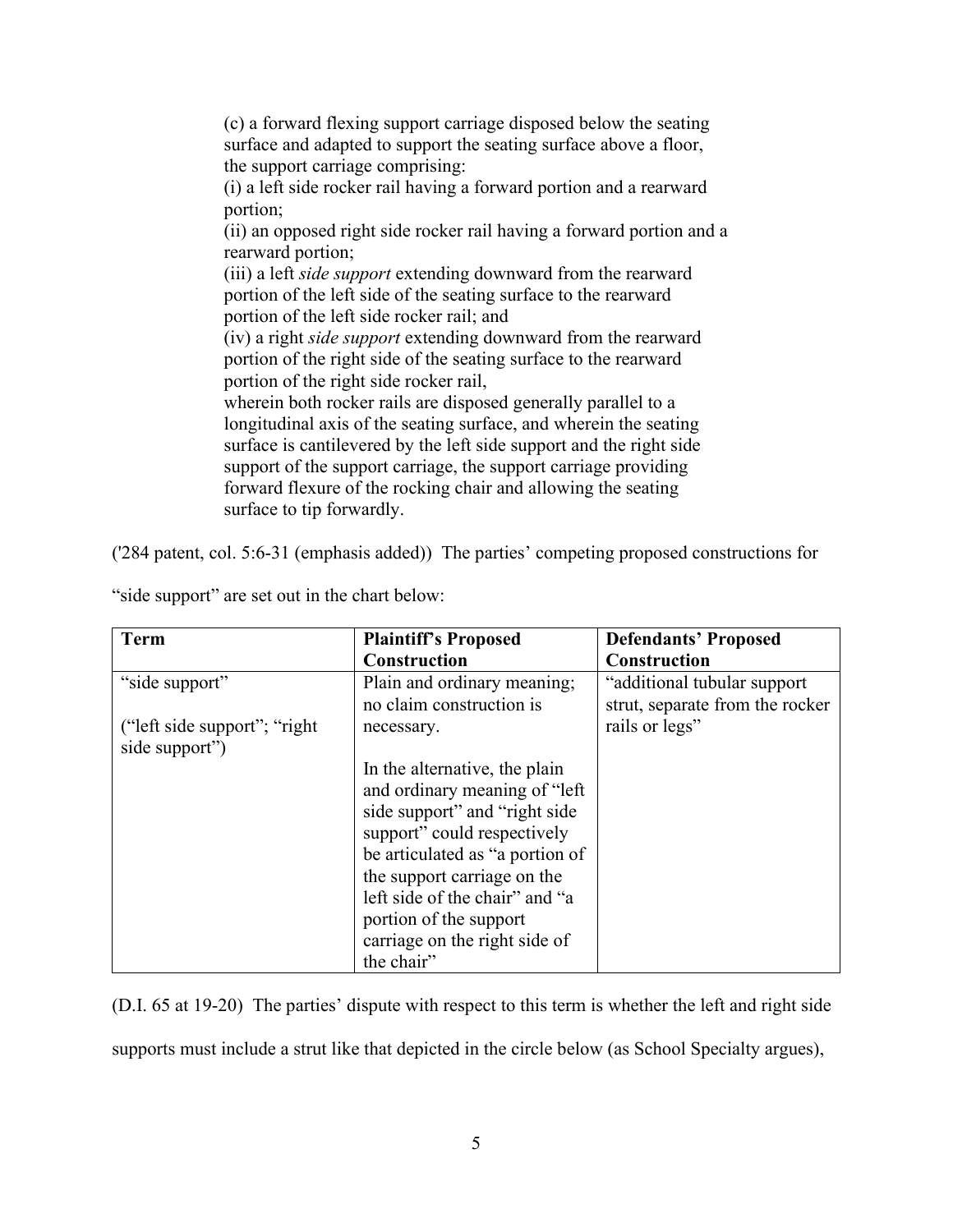('284 patent, FIG. 1 (annotated)), or whether (as Virco contends) the side supports need not include that kind of strut structure, (D.I. 65 at 21, 24; Tr. at 14, 28).



For the following reasons, the Court concludes that the plain and ordinary meaning of "side support" does not align with School Specialty's proposed construction.

The Court first looks to the claim language, which is helpful to understanding more about the left and right side supports. School Specialty's briefing at first suggested that *only* the type of strut structure circled above amounts to a side support. (D.I. 65 at 24-25) However, as Virco rightly retorted, this cannot be true, in light of the plain language of the claims. (*Id.* at 27-28) The claim language tells us that the left and right side supports are components of the support carriage, which is below the seating surface and serves to support the seating surface above the floor. ('284 patent, col. 5:11-24) In addition to the side supports, the support carriage is also comprised of a left side rocker rail and a right side rocker rail, both having a forward portion and a rearward portion. (*Id.*, col. 5:13-16) And importantly, the claims also tell us that the side supports extend downward from the rearward portion of the left/right side of the seating surface, to the rearward portion of the left/right side rocker rail. (*Id.*, col. 5:17-24) We know from the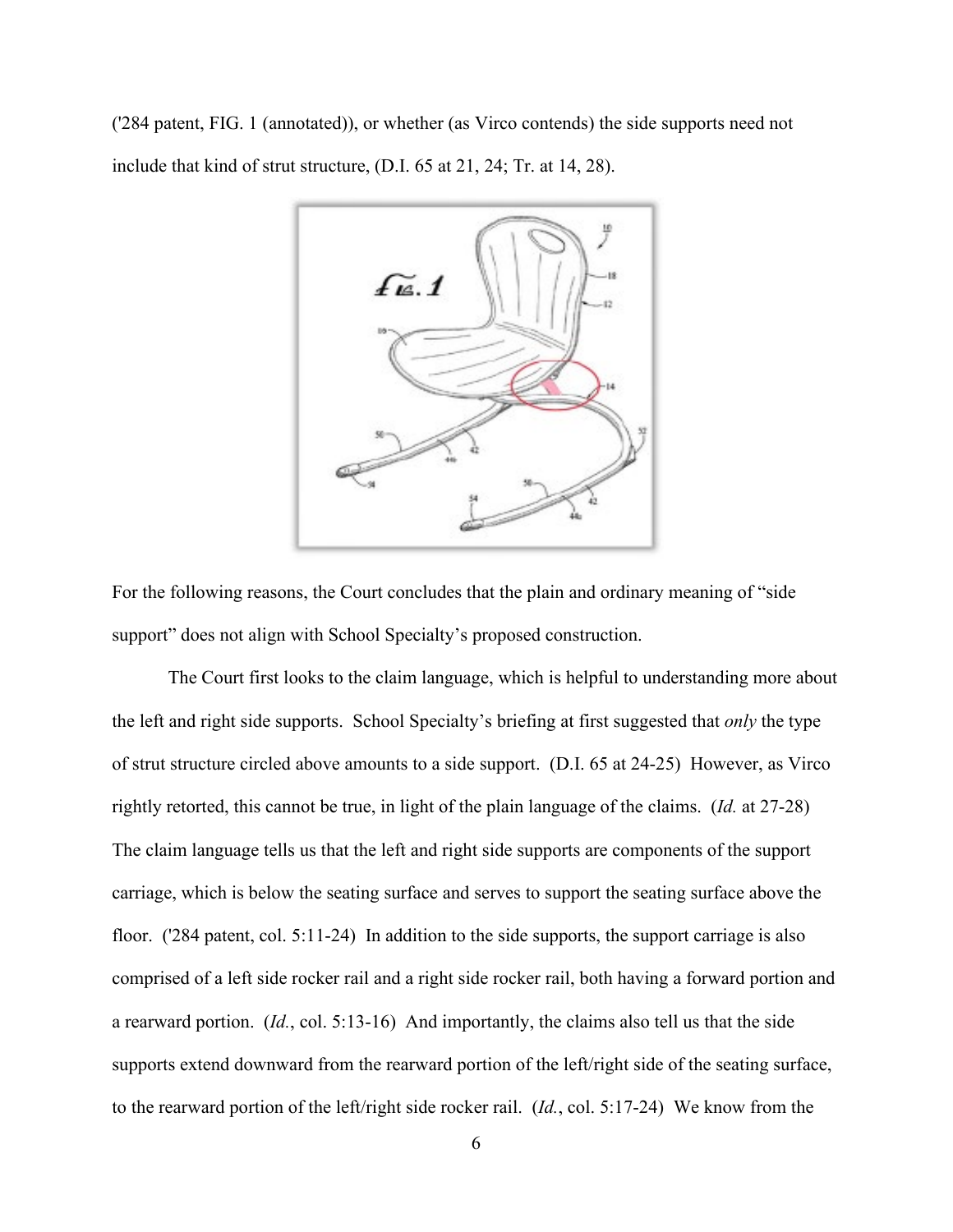claims and the specification that the rocker rails are the structures extending along the bottom of the chair, with no. 46 in the figure below representing the "forward most portion" of the rocker rails, no. 50 representing the "central portion" and no. 48 representing the "rearwardmost" portion[.]" (Id., col. 4:16-18; see also id., col. 5:26-27 (claim 1 reciting that "both rocker rails are disposed generally parallel to a longitudinal axis of the seating surface"))



(Id., FIG. 3 (annotated)) Thus, the patent makes clear that the strut *alone* cannot constitute the claimed side supports, because the strut depicted in the patent's figures does not extend downward to the rearward portion of the left/right side rocker rail. (D.I. 65 at 27-28; Tr. at 12) Indeed, School Specialty ultimately acknowledged that the side support could include more than just the strut structure—but it continues to maintain that the side support has to include the strut as a "necessary part [thereof.]" (D.I. 65 at 32-33 & n.1; see also Tr. at 28)

Having set out what the claimed side supports are (and why they cannot simply amount to a strut structure alone), the Court next turns to the key question: Does the intrinsic evidence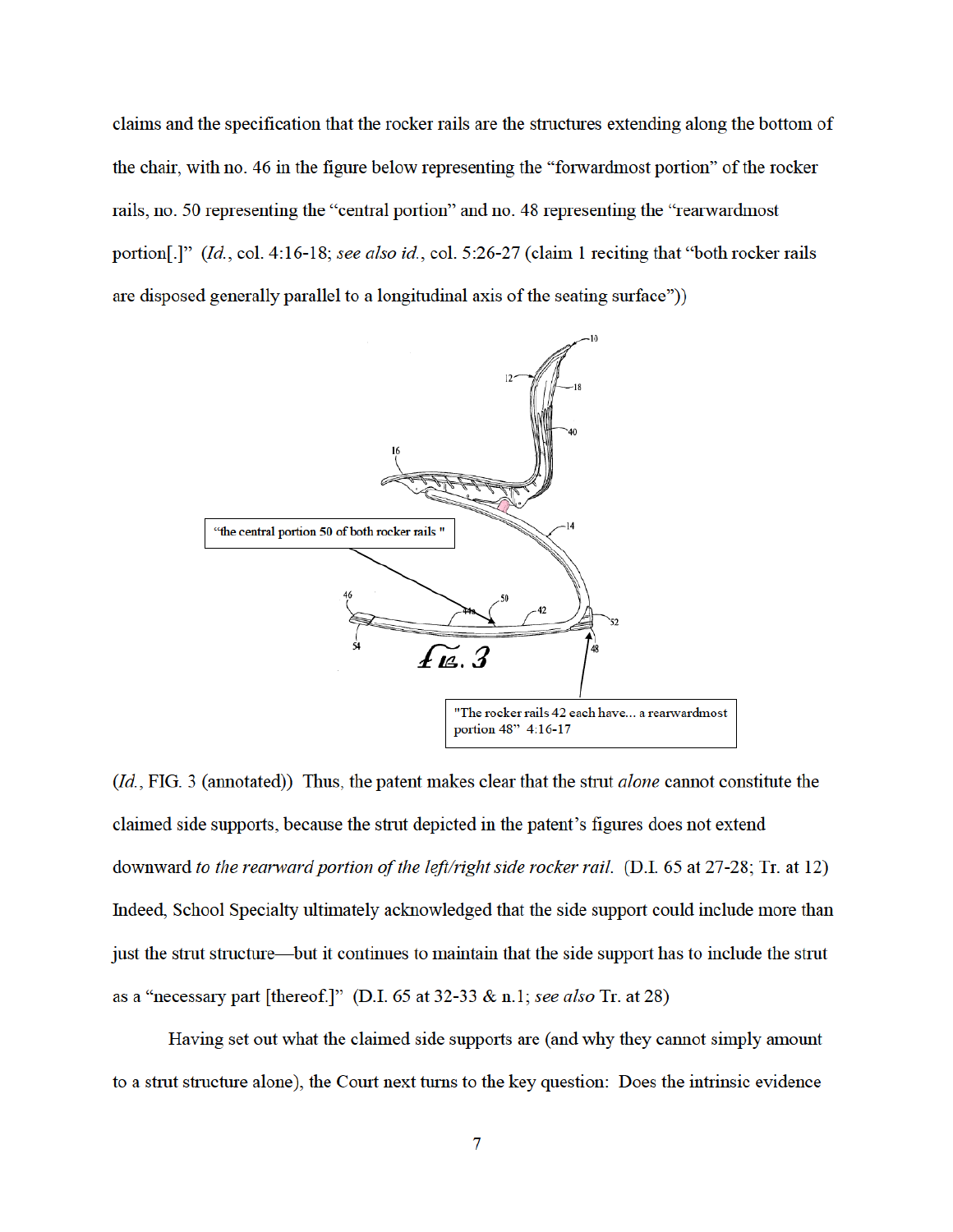dictate that the strut structure must be a required component of the side supports? In asserting that it does, School Specialty makes two arguments, but neither are persuasive.

First, School Specialty points out that all of the '284 patent's figures depict such additional support struts. (D.I. 65 at 24, 32; Tr. at 24, 26, 42, 48) That may be so, but nevertheless, these figures cannot do the work that School Specialty asks of them. (D.I. 65 at 26- 27; Tr. at 14-15, 45-46) It is a bedrock principle of claim construction that courts may not limit a patent claim to what is depicted in a patent's figures, unless the patentee has clearly demonstrated an intent to limit the claim scope. *Arlington Indus., Inc. v. Bridgeport Fittings, Inc.*, 632 F.3d 1246, 1254 (Fed. Cir. 2011) ("While the drawings of the adaptor consistently depict an incomplete circle, drawings in a patent need not illustrate the full scope of the invention."); *MBO Lab'ys, Inc. v. Becton, Dickinson & Co.*, 474 F.3d 1323, 1333 (Fed. Cir. 2007) ("The patent figures all depict the flange connected mainly to the outside, but patent coverage is not necessarily limited to inventions that look like the ones in the figures [and] [t]o hold otherwise would be to import limitations onto the claim from the specification, which is fraught with 'danger.'") (citations omitted). The '284 patent surely does not reflect any such intent on the part of the patentee. Indeed, as School Specialty acknowledges, the specification does not even reference a "strut," nor is the strut structure at issue here separately numbered or otherwise identified in the patent. (*See* D.I. 65 at 26, 32) On the other hand, the specification underscores that the single embodiment depicted in the patent is not limiting. ('284 patent, col. 2:37-42 ("This discussion should not be construed, however, as limiting the invention to those particular embodiments. Practitioners skilled in the art will recognize numerous other embodiments as well."); *see also id.*, col. 5:1-4) Therefore, the mere fact that certain figures of the patent depict a strut does not warrant limiting the claims to *require* the strut as a necessary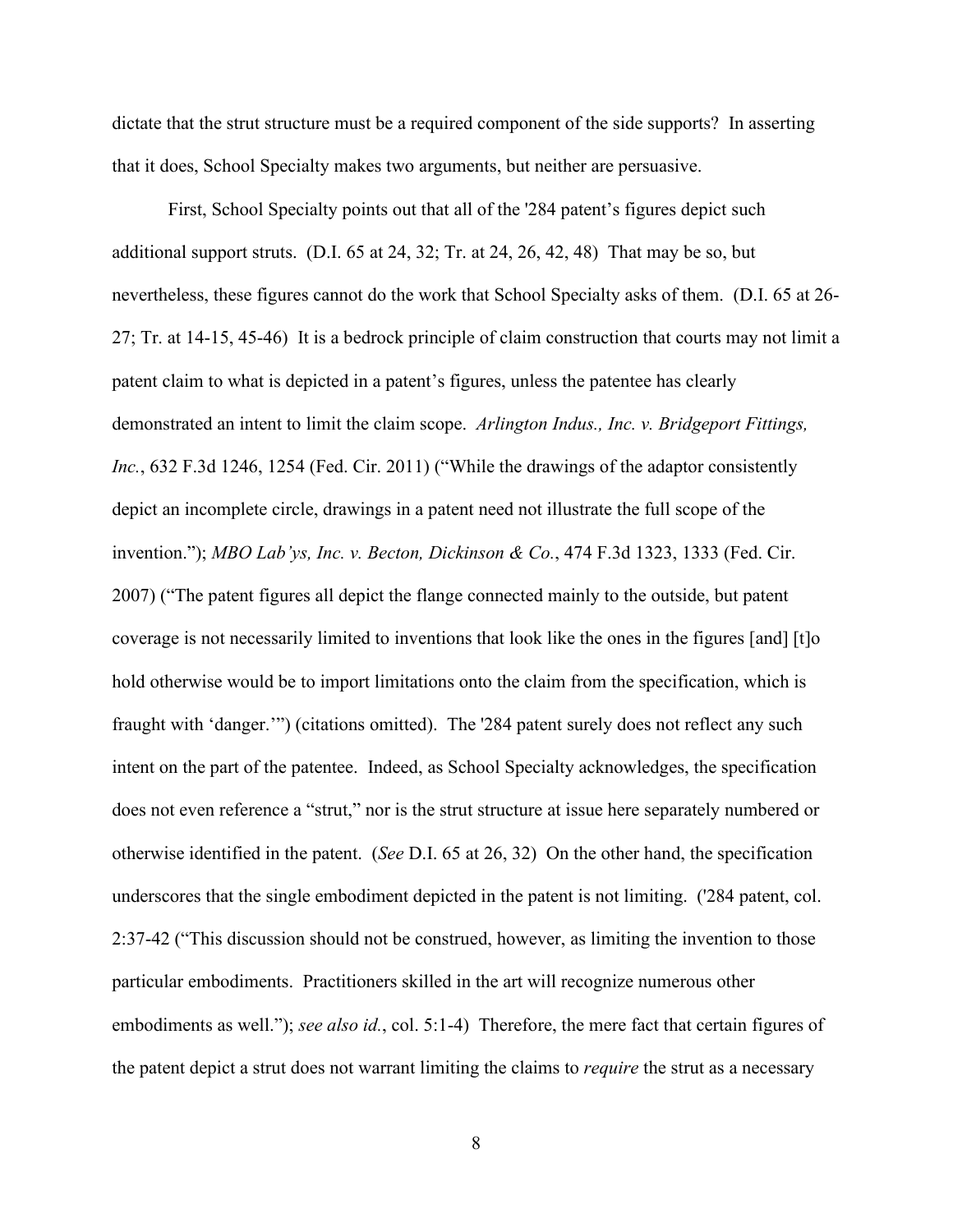component of the claimed side supports. *See, e.g.*, *DuraSys. Barriers Inc. v. Van-Packer Co.*, Consolidated Case No. 1:19-cv-01388-SLD-JEH, 2021 WL 4037826, at \*22 (C.D. Ill. Sept. 3, 2021).

Second, School Specialty contends that Virco had to add the side support struts in order to obtain the '284 patent—and that the side support limitations must therefore be construed to require the strut structure. (D.I. 65 at 24-25, 32) Yet the prosecution history simply does not bear this out. The original claims were rejected by the Examiner as being unpatentable over three prior art references (referred to as "Bosman," "Edelson" and "Gillern"). (*See, e.g.*, D.I. 69, ex. 11 at 2-3; *id.*, ex. 13 at 2-3) The patentee ultimately amended its claims to add limitations including: (1) the "forward flexing support carriage<sup>[;]"</sup> (2) the left and right side supports; and (3) a clarification that the seating surface of the chair is "cantilevered by the left side support and the right side support of the support carriage" with the support carriage "providing forward flexure of the rocking chair and allowing the seating surface to tip forwardly." (*Id.*, ex. 15 at 2- 5) One of the inventors, Robert J. Mills, also submitted a declaration (the "Mills Declaration") in which he touted the benefits of the claimed reverse cantilevered design for a rocking chair (which chiefly flow from the ability of the chair's seat to tilt forward and downward—as opposed to a traditional cantilevered rocking chair, which tilts backward and upward). (*Id.*, ex. 8 at 6-11) The Mills Declaration included some drawings depicting differences between a reverse cantilevered design and a traditional cantilevered design. (*Id.* at 29-31) Importantly, these drawings *did not depict a strut structure like that circled above*. (*Id.*; *see also* Tr. at 19) Ultimately, in allowing the amended claims, the Examiner stressed the importance of the "forward flexure" feature of the amended claims. (D.I. 69, ex. 15 at 6; *see also* Tr. at 41-42) And yet nowhere in the prosecution history is there a suggestion that the side supports absolutely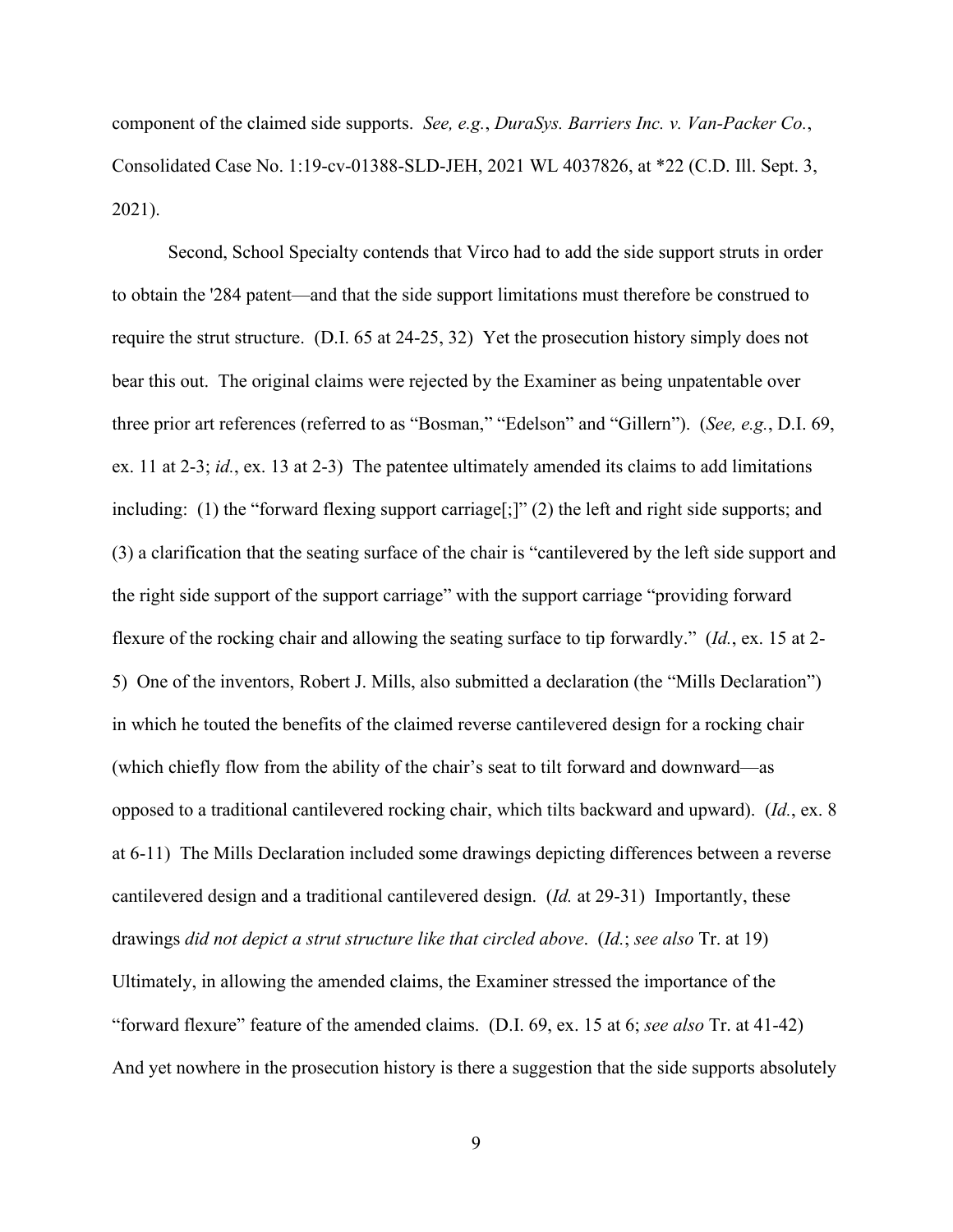*require* an "[a]dditional tubular support strut" in order to promote forward flexure. (D.I. 65 at 11, 21, 28-29; Tr. at 20-21, 46; *see also id.* at 42 (Defendants' counsel conceding that the current record does not support the conclusion that a strut is required in order for the claimed chair to promote forward flexure, and suggesting that whether this was so might be "a matter of expert testimony")) Indeed, at the *Markman* hearing, School Specialty was forced to acknowledge that the prosecution history did not "explicitly spell out" that the additional strut is a requirement of the claimed side supports. (Tr. at  $32-33$ )<sup>2</sup>

In sum, School Specialty is seeking the narrower, more limiting construction for "side support." But neither of its primary arguments are persuasive. Thus, the Court cannot import School Specialty's suggested limitation into its construction.

As for Virco's proposed alternative construction, it is not very helpful. As discussed above, the claims plainly tell us that the side supports are components/portions of the support carriage, and that they extend downward from the side of the seating surface to the rearward portion of the rocker rails. In light of this, the "side support" term would be easily understood by jurors; there is no need for the Court to add any further gloss.

<sup>&</sup>lt;sup>2</sup> In the end, School Specialty's argument seemed to be motivated by its assertion that the claims of the '284 patent are directed to an invention that is very similar in appearance to the invention claimed in the Bosman reference (aside from the strut structure depicted in certain figures of the '284 patent). (D.I. 65 at 32, 33 ("[T]he inclusion of the separate support strut in the construction of this term is a critical limitation[] if the ['284] patent has any chance of surviving a validity challenge over prior art."); Tr. at 38-39 (referencing Bosman)) However, even assuming that the Bosman reference really is similar in appearance to the claimed invention (and the Court is not so sure that it is), (*see* Tr. at 23), the intrinsic record simply does not make it clear that the patentee intended to narrow the meaning of "side support" by requiring that it include a separate strut structure. The look of the Bosman reference is simply not a reason to import the strut limitation into the claims. *See, e.g.*, *Audionics Sys., Inc. v. AAMP of Fl., Inc.*, No. CV 12-10763 MMM (JEMx), 2013 WL 9602634, at \*25 (C.D. Cal. Sept. 12, 2013).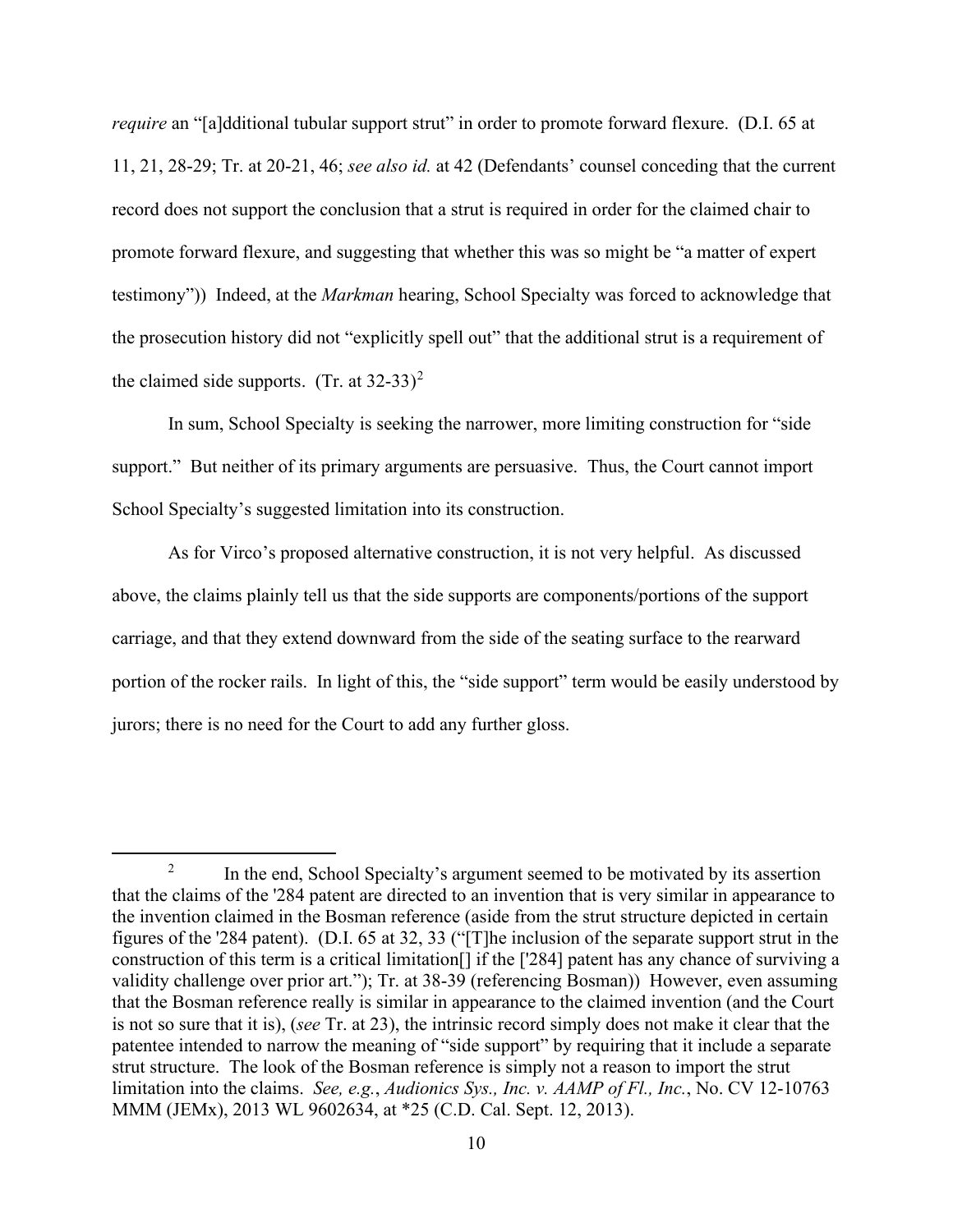Having resolved the parties' dispute with respect to this term, and being unpersuaded that

either of the parties' proposed constructions are helpful at this stage, for now the Court

recommends that "side support" simply be afforded its plain and ordinary meaning.

## **B. "resilient layer"**

The next disputed term, "resilient layer" appears, *inter alia*, in claims 1, 2, 3, 10 and 12

of the '180 patent. Exemplary claim 1 recites:

**1.** A chair comprising: a seat component comprising a seat portion with a bottom surface and a back support portion, the seat portion and the back support portion comprising a uniform body; a bottom support component formed having a monolithic platform structure, the monolithic platform structure comprising: a rigid layer, the rigid layer comprising a rocking section, a flat section, and a transitional section, the rocking section having a defined curvature and extending between a front end of the bottom support component and the transitional section, the flat section having a substantially flat portion extending between a back end of the bottom support component and the transitional section; and a *resilient layer* covering at least a portion of the rigid layer, the *resilient layer* formed from a compressible material; and an intermediate support component joined to the seat component and comprising at least one support member, the at least one support member configured to interconnect the intermediate support with the seat component and the bottom support; wherein the chair is configured to be selectively movable between a rocking position and a stop position, in the rocking position the chair is movable along the defined curvature of the rocking section, in the stop position the chair is configured to limit movement of the chair to the stop position, wherein the chair transitions between the rocking position and stop position by rotating past the transitional section of the bottom support.

('180 patent, cols. 12:39-13:2 (emphasis added)) The parties' competing proposed constructions

for "resilient layer" are set out in the chart below: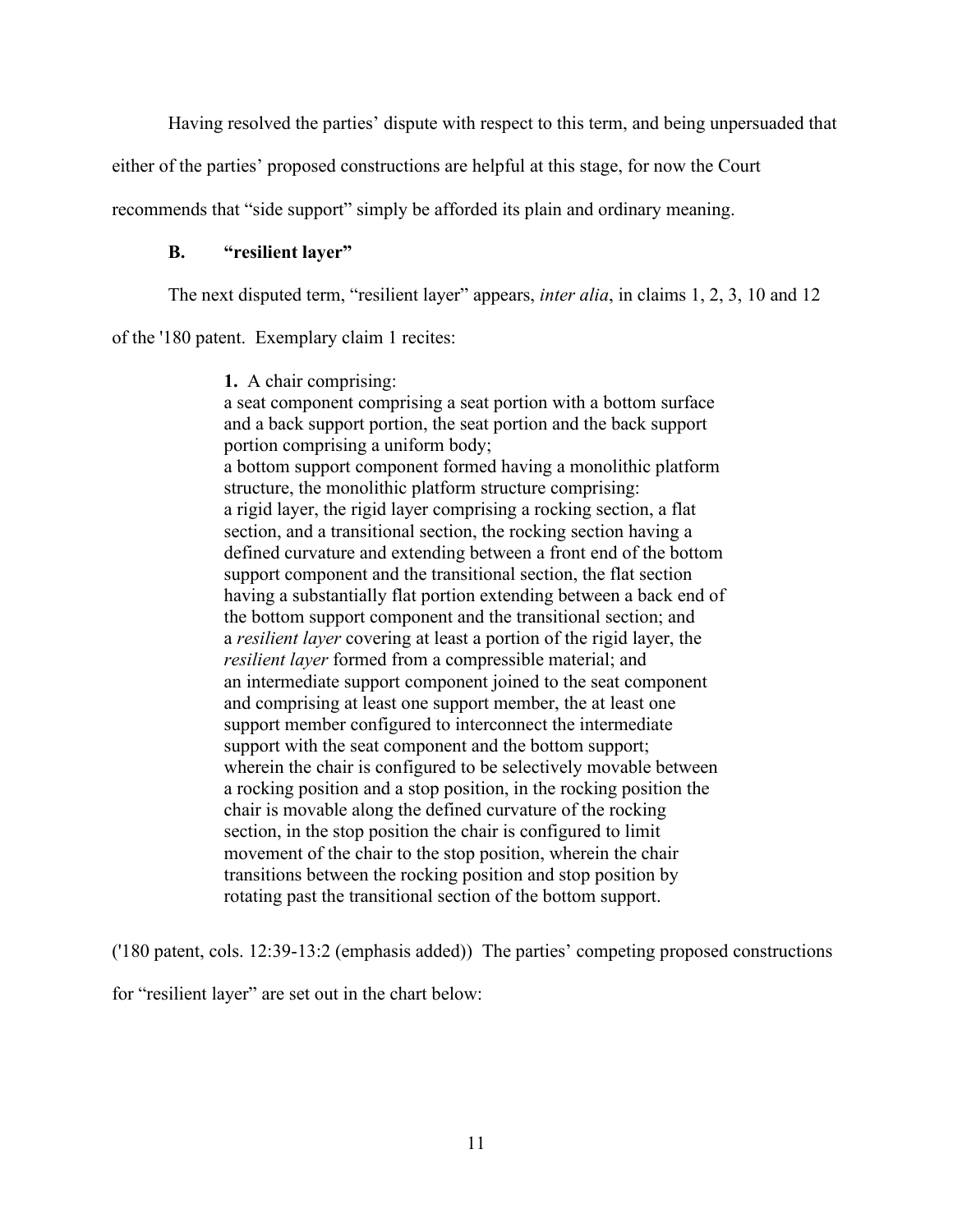| <b>Term</b>       | <b>Plaintiff's Proposed</b>                                                                                                                                                                      | <b>Defendants' Proposed</b>            |
|-------------------|--------------------------------------------------------------------------------------------------------------------------------------------------------------------------------------------------|----------------------------------------|
|                   | <b>Construction</b>                                                                                                                                                                              | Construction                           |
| "resilient layer" | Plain and ordinary meaning;<br>no claim construction<br>necessary.                                                                                                                               | "non-rigid layer that springs<br>back" |
|                   | In the alternative, the plain<br>and ordinary meaning of<br>"resilient layer" could be<br>articulated as "a layer capable<br>of substantially recovering<br>original shape after<br>deformation" |                                        |

(D.I. 65 at 34) It is undisputed that the "springs back" portion of School Specialty's proposal would require that the material return to its original shape fairly quickly. (*Id.* at 35, 40; Tr. at 49, 57, 59-60; *see also* D.I. 66 at Osswald Declaration at ¶ 32) And this is the parties' primary dispute: whether the term requires a layer that "springs back" quickly (as School Specialty argues), or whether adopting such a construction would improperly import a limitation into the claims (as Virco asserts). (D.I. 65 at 39-40; Tr. at  $51, 56$ )<sup>3</sup>

The Court agrees with Virco here. School Specialty does not point to anything that requires the resilient layer to be non-rigid (or that suggests that the ordinary meaning of resilient is something that is non-rigid). Indeed, the specification later explains that "[c]onditional language used herein, such as . . . 'can<sup>[]</sup>'. . . is generally intended to convey that certain embodiments include, while other embodiments do not include, certain features, elements and/or

<sup>&</sup>lt;sup>3</sup> In its opening brief, Virco additionally contested the "non-rigid" portion of School Specialty's proposal. On that front, Virco asserted that the ordinary meaning of "resilient" does not require the layer to be "non-rigid" and argued that nothing in the intrinsic record indicates an intent to limit the scope of "resilient" in this manner. (D.I. 65 at 35-36) In support of this portion of its construction, School Specialty asserts that the specification describes the resilient layer in contrast to the rigid layer, by noting that "[t]he resilient layer **142** *can be* formed from a *non-rigid compressible material*, such as an open or closed cell foam material, neoprene, or other types of compressible materials." (*Id.* at 36-37 (quoting '180 patent, col. 6:55-58) (emphasis added)) While Virco did not respond to this particular "non-rigid" dispute in the reply portion of its brief, (*see* D.I. 65 at 38-40), during the *Markman* hearing, Virco's counsel reiterated Virco's view that the specification does not dictate that the resilient layer *has* to be non-rigid—instead it only allows that it *can* be, (Tr. at 51-52 (providing examples of how materials can be rigid, but also "resilient"); *see also id.* at 64-65).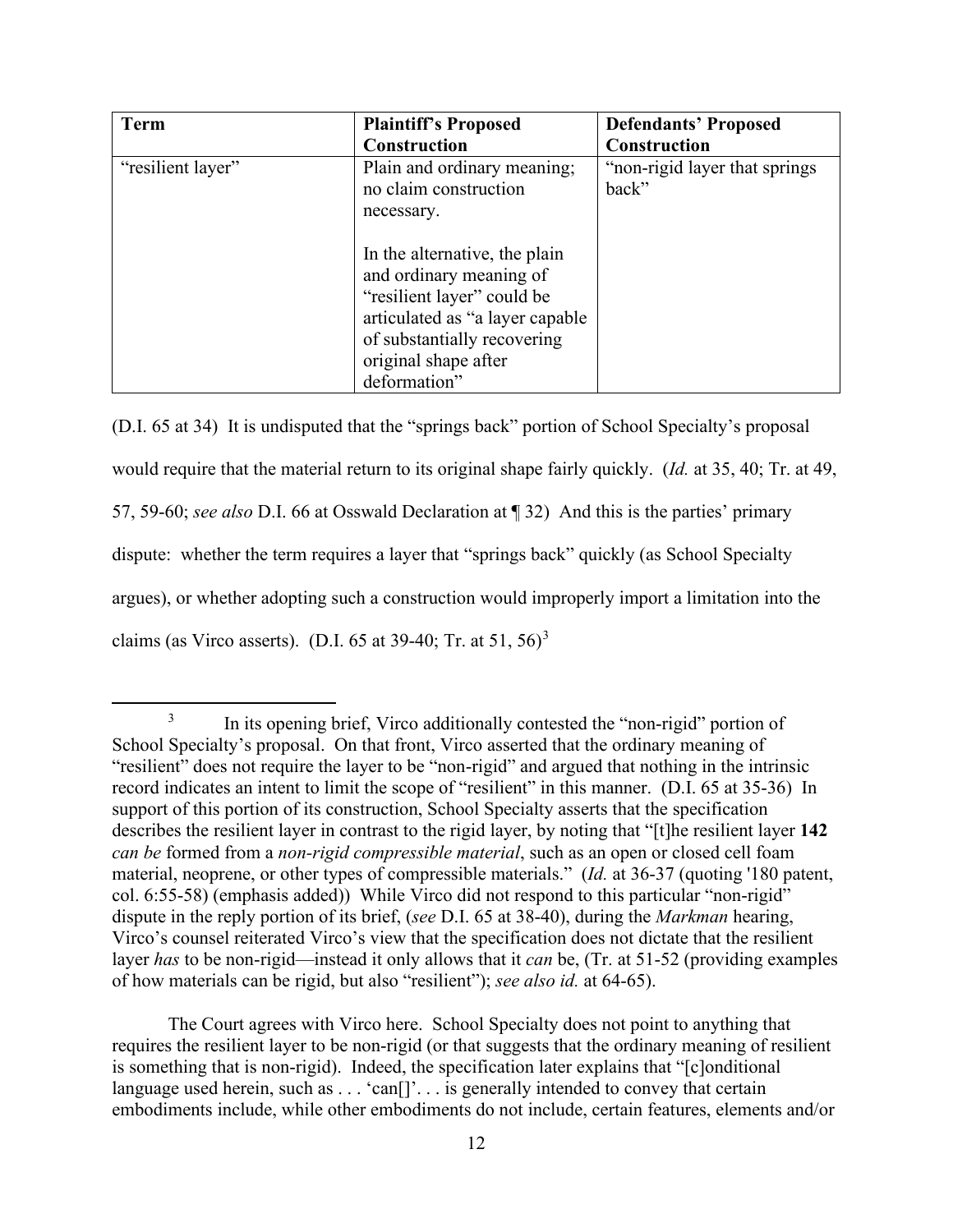For the reasons discussed below, the Court again agrees with Virco. The evidence cited by School Specialty in support of its "springs back" position is simply not persuasive.

School Specialty starts by pointing to the intrinsic record—it argues that the specification dictates that the resilient layer must spring back, in the sense that the specification "provides no disclosure of any material that does not spring back, or [that] does so slowly." (D.I. 65 at 40) But the reality is that the concept of "springing back" is simply not explicitly referenced in the specification one way or the other. (Nor is it so referenced in the prosecution history.). (*Id.* at 35-36) And School Specialty certainly does not point to any portion of the specification that disparages slightly-less-than-"springy" material, either.

If anything, the specification affirmatively helps Virco's case here. (*Id.* at 38-39; Tr. at 50, 52-53) To that end, the specification identifies a gel-filled bladder as one type of material that could form the resilient layer. ('180 patent, col. 7:7-10) Virco's expert, Dr. Richard W. Klopp, in turn opined that a POSITA would "readily understand that a gel-filled bladder would exhibit viscous deformation behavior that is not appropriately described as 'springy.'" (D.I. 66 at Klopp Declaration at  $\P$  23)<sup>4</sup> So when it comes to the intrinsic record, Virco has the better argument.

states. Thus, such conditional language is not generally intended to imply that features, elements, and/or states are in any way required for one or more embodiments or that one or more embodiments necessarily include these features, elements, and/or states." ('180 patent, cols. 9:66-10:9); *see, e.g.*, *Absolute Software, Inc. v. Stealth Signal, Inc.*, 659 F.3d 1121, 1137 (Fed. Cir. 2011) (describing a portion of the specification that set out "[s]ome of the features that *can* be included in the *present invention*" as referencing features that are "*optional*") (emphasis in original).

Dr. Klopp also points out that the specification teaches that the resilient layer could be formed from "an open or closed cell foam material[.]" (D.I. 66 at Klopp Declaration at ¶ 24 (quoting '180 patent, col. 6:55-57)) From there, Dr. Klopp opines that memory foam is such a material, and that a POSITA would not view memory foam as a material that "springs back" (even though its shape does ultimately recover after indentation), citing in support to an article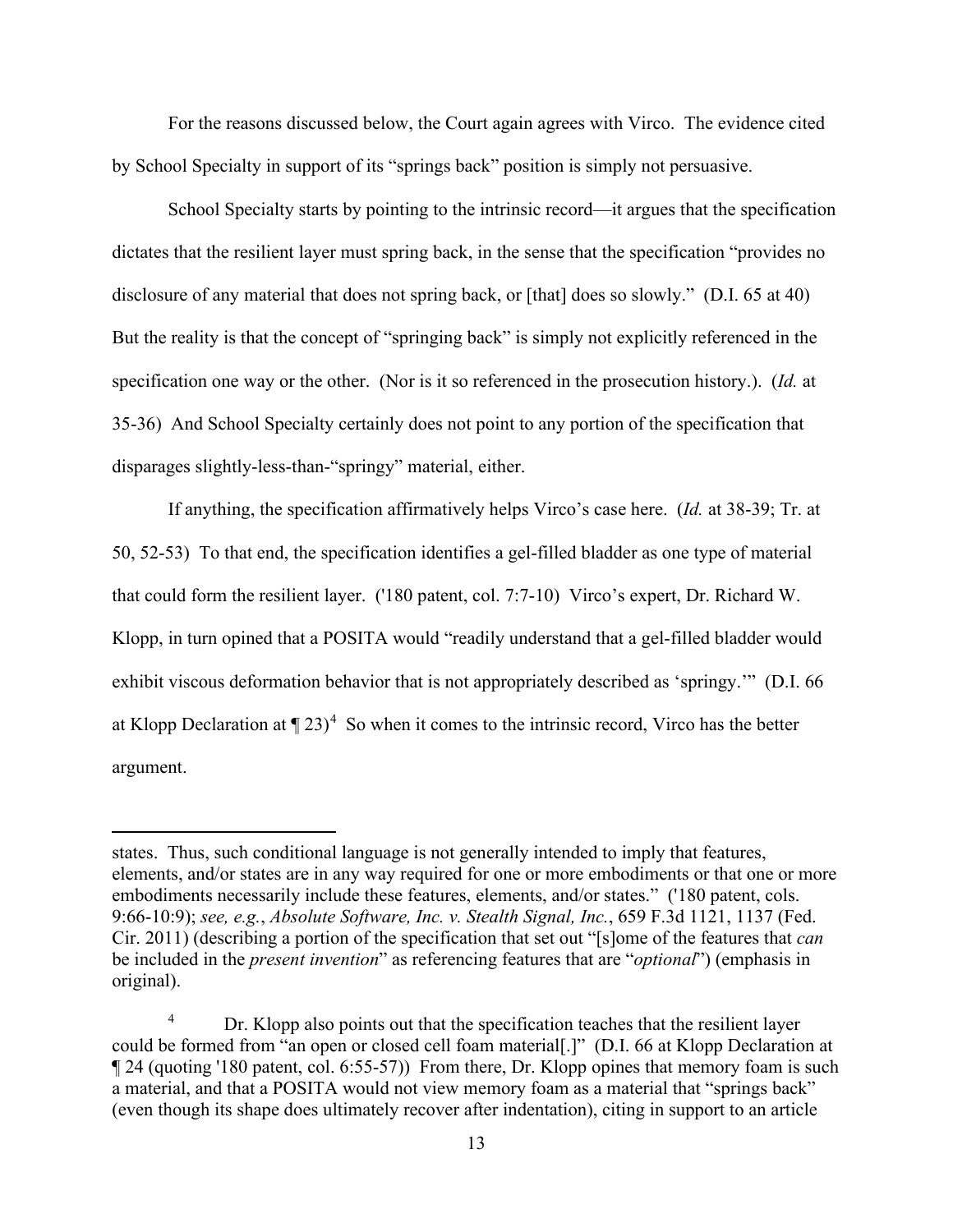The remainder of School Specialty's support for its "springs back" proposal consists of extrinsic evidence. (D.I. 65 at 37; Tr. at 61) None of that evidence is convincing either.

For example, School Specialty's expert Dr. Tim A. Osswald opined that "the concept of springing back would be included in the understanding a [POSITA] would have of the term 'resilient.'" (D.I. 66 at Osswald Declaration at ¶ 32) Yet this statement was entirely conclusory: Dr. Osswald does not explain why it is so, and he cites to nothing in support of his position. (*See id.* at Klopp Declaration at ¶ 24) School Specialty next points to *Tech-ni-Fold Ltd. v. F.P. Rosback Co.*, No. 14 C 5737, 2015 WL 5730105 (N.D. Ill. Sept. 29, 2015)—a case in which a court stated that "'[r]esilient' is a commonly used word that the dictionary defines as able to recoil or spring back into shape after bending, stretching, or being compressed." (D.I. 65 at 37 (quoting *Tech-ni-Fold Ltd.,* 2015 WL 5730105, at \*6) (emphasis omitted)) Yet in that case, the United States District Court for the Northern District of Illinois ended up simply construing "resilient" to mean "'capable of recovering original shape after deformation[,]'" without including any time limitation for how quickly the material at issue must recover. *Tech-ni*-*Fold*, 2015 WL 5730105, at \*6. And finally, School Specialty highlights certain dictionary definitions for "resilient" that reference the concept of springing back. (D.I. 65 at 37 (citing D.I. 66, ex. H))

about memory foam. (*Id.* at ¶ 25; *see also* D.I. 65 at 39; Tr. at 53) In response, School Specialty argues that the patent does not identify memory foam as a suitable material within the scope of the claims, since "[m]emory foam is particularly slow to spring back and thus would be an illogical design choice for the bottom of a chair[.]" (D.I. 65 at 40) But School Specialty cites to nothing in support of this "illogical design choice" argument.

School Specialty also complains that the citation to the above-referenced article in Dr. Klopp's declaration is to an inaccessible site, or is otherwise incorrect. (*Id.* at 40 n.3 (citing D.I. 66 at Klopp Declaration at ¶ 25)) However, the Court easily accessed the cited webpage. It contains a 2005 article describing memory foam as an "open-cell, polymeric" foam material that "matches any pressure against it and slowly returns to its original form once the pressure is removed." *Forty-Year-Old Foam Springs Back With New Benefits*, NASA Spinoff, https://spinoff.nasa.gov/Spinoff2005/ch\_6.html (last visited April 20, 2022).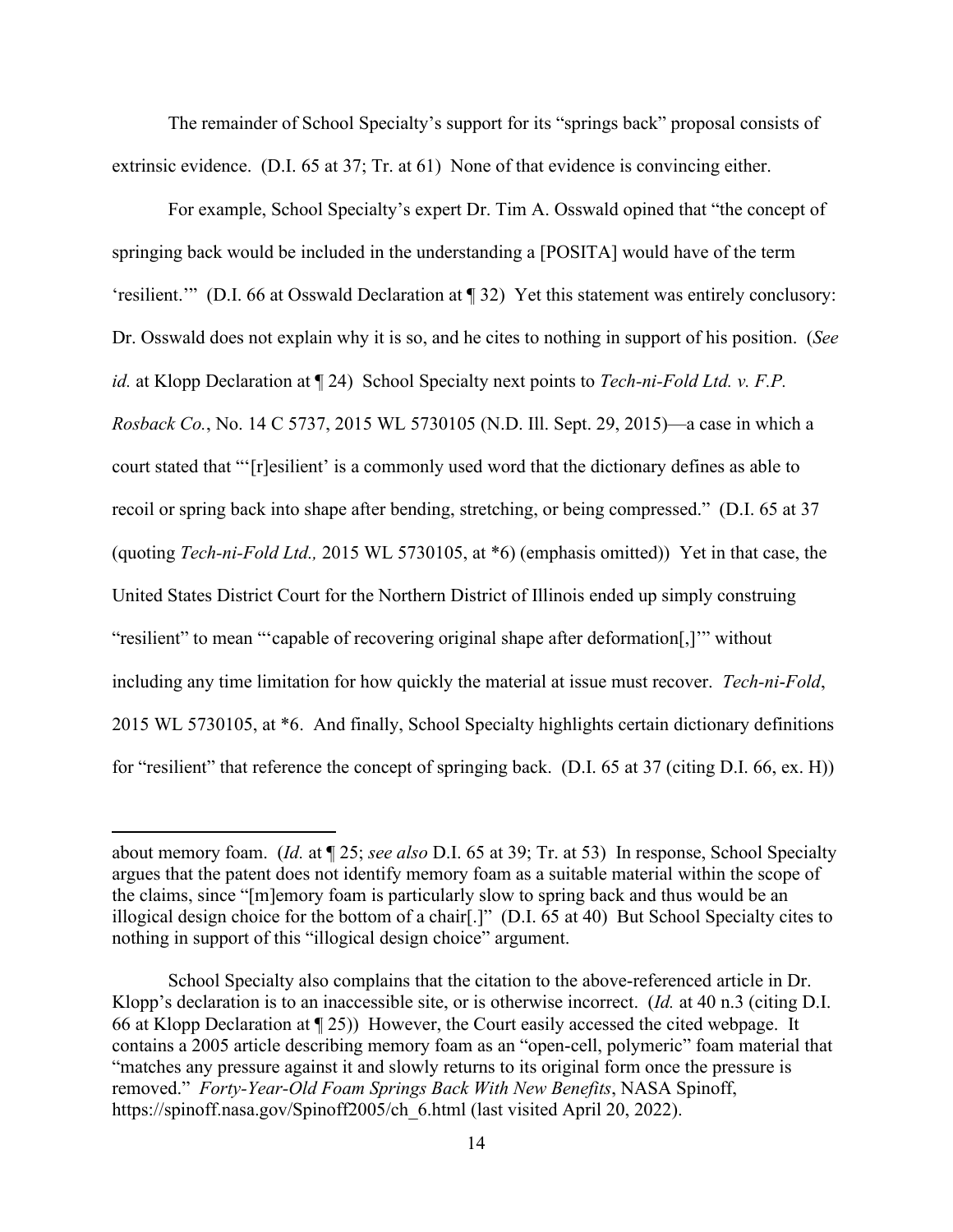Tellingly, however, these dictionary definitions do not *exclusively* define "resilient" to mean only "springing back" or to otherwise require a time limitation. (*Id.* at 39; Tr. at 53-54) For instance, the very first dictionary definition defines resilient as, *inter alia*, "[1] springing back; rebounding. [2] returning to the original form or position after being bent, compressed, or stretched." (D.I. 66, ex. H at 1; *see also id.* at 4 (defining "resilient" with respect to a "material" as "capable of regaining its original shape or position after . . . compression" and with respect to "a person" as "recovering easily and quickly from shock"), 7) As these definitions suggest that "resilient" may—but also need not—connote the concept of "springing back," this is further evidence of why School Specialty's narrow proposal should be rejected. (Tr. at 61-62)

Having determined that School Specialty's proposed construction is not on point,<sup>5</sup> the Court now turns to whether Virco's proposed alternative construction (i.e., "a layer capable of substantially recovering original shape after deformation") should be adopted. Virco crafted this construction from other opinions where judges construed "resilient," including the *Tech-ni-Fold*  Court's decision (discussed above) and another case where the court construed the term to mean "substantially returns to the original shape." (D.I. 65 at 35 (quoting *Nike, Inc. v. Adidas Am. Inc.*, Civil Action No. 9:06-CV-43, 2006 WL 3751181, at \*9 (E.D. Tex. Dec. 18, 2006)); Tr. at 54-55) School Specialty countered that this proposal was off base, in part because it includes the word "substantially." In School Specialty's view, the material must "get pretty close to full recovery, if not full recovery[,]" (Tr. at 58-59), and "substantially" does not connote that type of recovery.

<sup>&</sup>lt;sup>5</sup> The Court further notes that near the end of the discussion on this term at the *Markman* hearing, even School Specialty's counsel seemed to back off the suggestion that a resilient layer must "spring" back. Instead, counsel suggested that the layer simply must "come back." (Tr. at 62)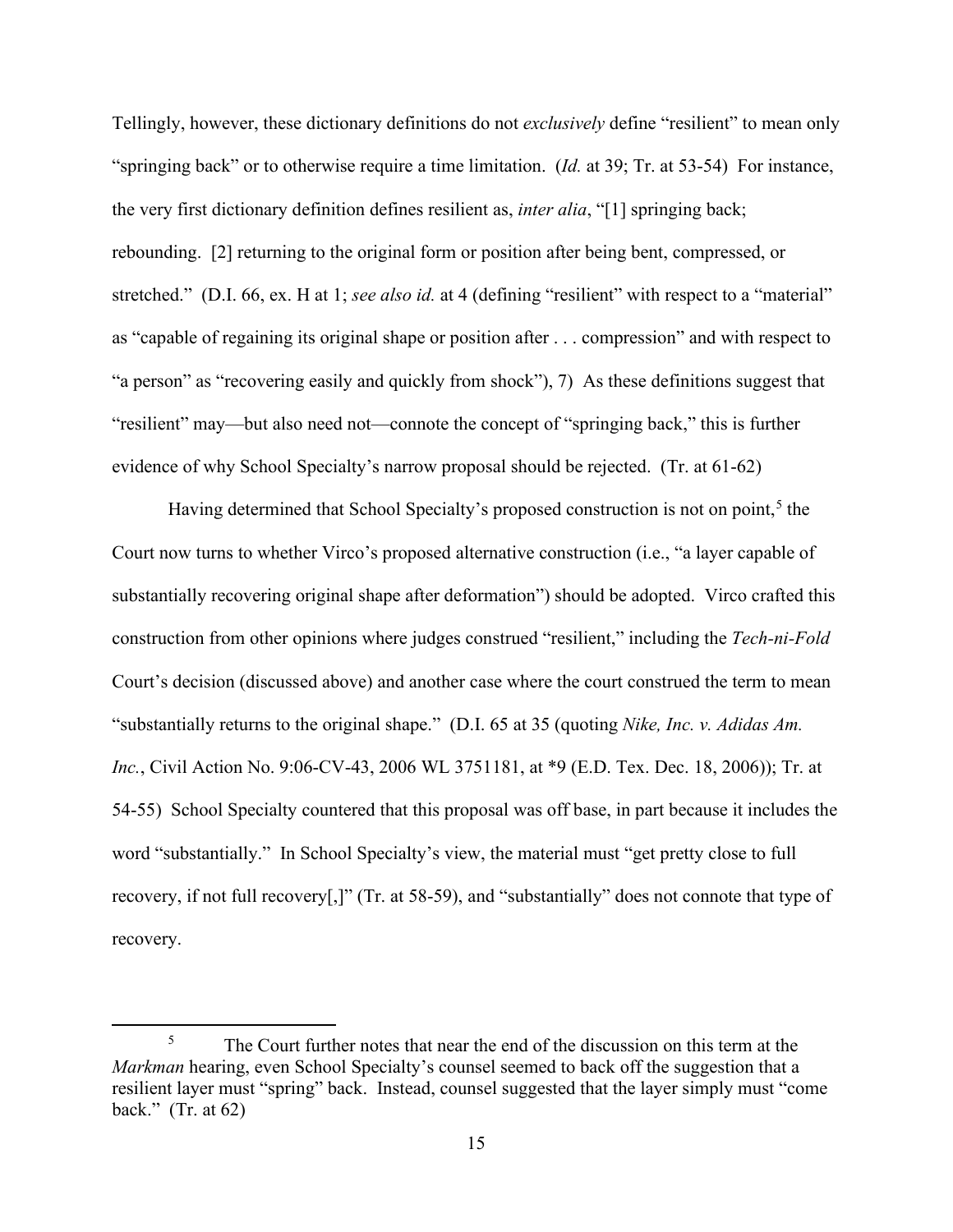The Court is hesitant to adopt a construction for a term where the proposal is drawn entirely from claim constructions in *other* cases involving *other* patents (as opposed to a construction that is drawn primarily from the intrinsic evidence relating to the patents-in-suit in *this case*). (*See id.* at 54-55) Although Virco's proposal might not be wrong, for now, the Court will err on the side of caution. Having resolved the parties' key dispute with respect to this term, the Court recommends that "resilient layer" simply be afforded its plain and ordinary meaning.

# **C. "compressible material"**

The term "compressible material" is found in independent claims 1 and 10 of the '180 patent. This term is related to the term "resilient layer," as claim 1 requires "a resilient layer covering at least a portion of the rigid layer, the resilient layer formed from a compressible material" and claim 10 requires a "resilient layer formed from a compressible material[.]" ('180 patent, cols. 12:54-56, 14:3-4) The parties' competing proposed constructions for "compressible material" are set out in the chart below:

| <b>Term</b>             | <b>Plaintiff's Proposed</b>   | <b>Defendants' Proposed</b>    |
|-------------------------|-------------------------------|--------------------------------|
|                         | <b>Construction</b>           | Construction                   |
| "compressible material" | Plain and ordinary meaning;   | Indefinite under $35$ U.S.C. § |
|                         | no claim construction         | 112.                           |
|                         | necessary.                    |                                |
|                         |                               | "soft material that dampens"   |
|                         | In the alternative, the plain | the force applied to an object |
|                         | and ordinary meaning of       | under the chair during use by  |
|                         | "compressible material"       | the intended user"             |
|                         | could be articulated as       |                                |
|                         | "material that can change"    |                                |
|                         | shape as force is applied"    |                                |

(D.I. 65 at 41) As School Specialty contends that this term is indefinite, the Court will first set out the law as to definiteness. It will then discuss the merits.

Section 112 of the Patent Act requires that a patent claim "particularly point | out and distinctly claim[ ] the subject matter which the inventor or a joint inventor regards as the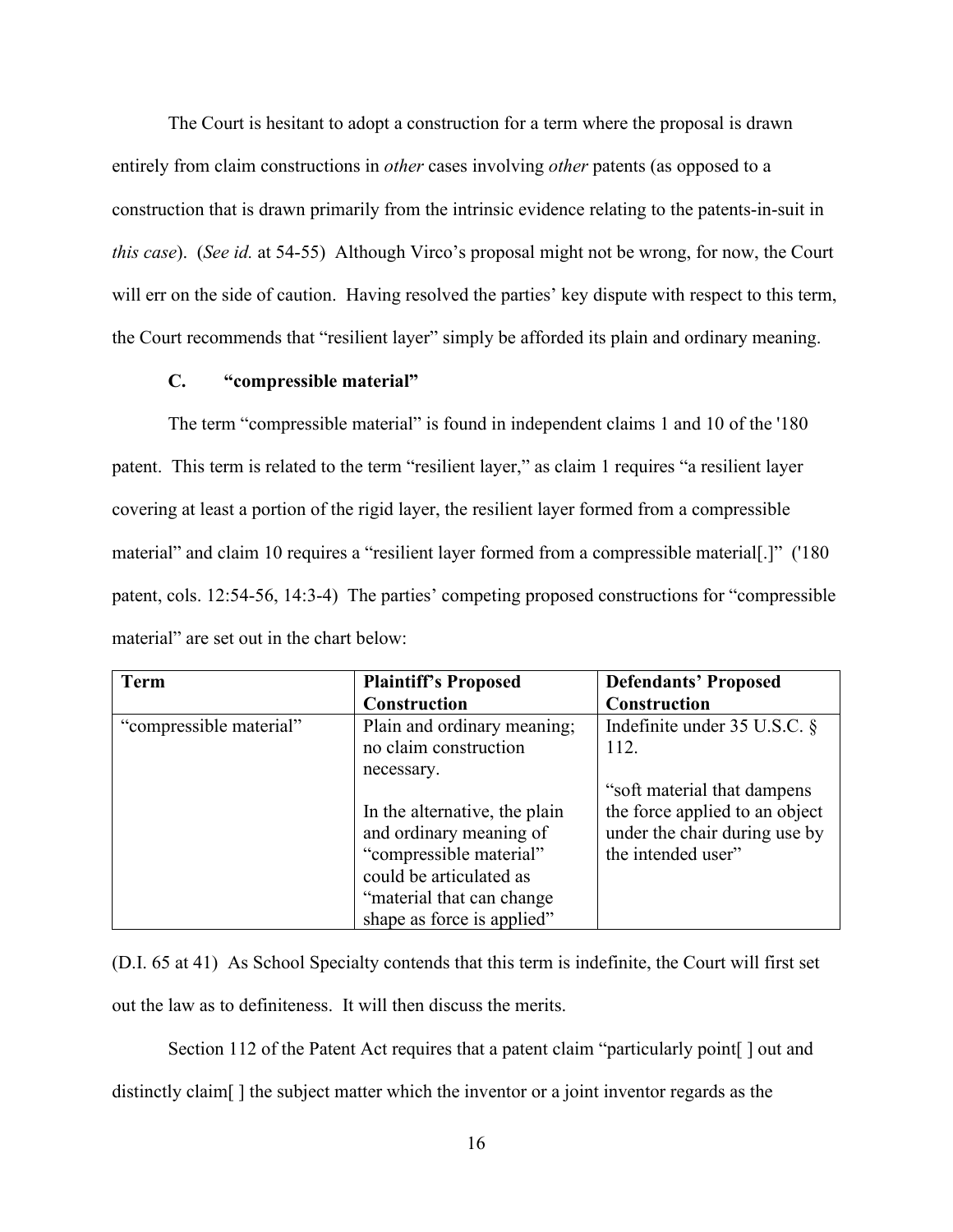invention." 35 U.S.C. § 112(b). If it does not, the claim is indefinite and therefore invalid. *Nautilus, Inc. v. Biosig Instruments, Inc.*, 572 U.S. 898, 902 (2014). The primary purpose of the definiteness requirement is to ensure that patent claims are written in such a way that they give notice to the public of what is claimed, thus enabling interested members of the public (e.g., competitors of the patent owner) to determine whether they infringe. *All Dental Prodx, LLC v. Advantage Dental Prods., Inc.*, 309 F.3d 774, 779-80 (Fed. Cir. 2002). Even so, "absolute precision is unattainable" and is not required. *Nautilus*, 572 U.S. at 910. In the end, "a patent is invalid for indefiniteness if its claims, read in light of the specification delineating the patent, and the prosecution history, fail to inform, with reasonable certainty, those skilled in the art about the scope of the invention." *Id.* at 901. As long as claims satisfy the test for definiteness, "relative terms and words of degree do not render patent claims invalid." *One-E-Way, Inc. v. Int'l Trade Comm'n*, 859 F.3d 1059, 1063 (Fed. Cir. 2017). Definiteness is to be evaluated from the perspective of a POSITA at the time the patent was filed. *Nautilus*, 572 U.S. at  $908.6$ 

School Specialty asserts that the '180 patent claims are invalid because the term "compressible material" is indefinite. It argues that this is so because: (1) "every material is compressible if enough force is applied"—even a substance like metal—and thus the term at issue "includes everything and fails to provide objective boundaries to those of skill in the art[;]" and (2) there are multiple ways to evaluate compressibility but the '180 patent fails to discuss

<sup>6</sup> Like claim construction, definiteness is a question of law for the court. *H-W Tech., L.C. v. Overstock.com, Inc.*, 758 F.3d 1329, 1332 (Fed. Cir. 2014). The United States Court of Appeals for the Federal Circuit has stated that "[a]ny fact critical to a holding on indefiniteness . . . must be proven by the challenger by clear and convincing evidence." *Intel Corp. v. VIA Techs., Inc.*, 319 F.3d 1357, 1366 (Fed. Cir. 2003); *see also Tech. Licensing Corp. v. Videotek, Inc.*, 545 F.3d 1316, 1338 (Fed. Cir. 2008).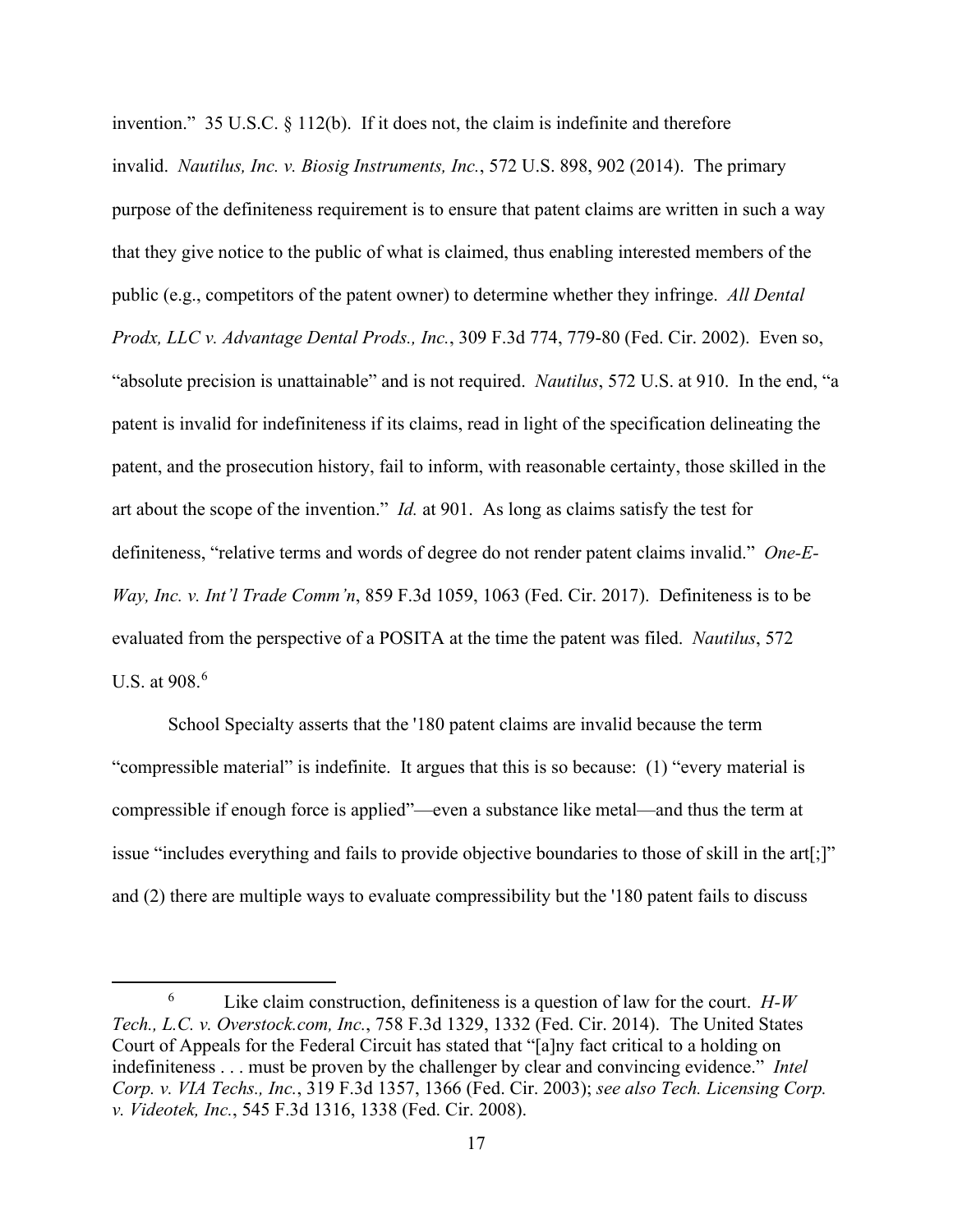them. (D.I. 65 at 44-45; *see also* Tr. at 79-81) The Court will address those two arguments in order.

School Specialty's first argument overlooks how "compressible material" is used in context in the patent, and wrongly assesses the term in a vacuum. (D.I. 65 at 50; Tr. at 67) From the claim language, we know that it is the "resilient layer" of the bottom support component of the claimed chair that is formed from a "compressible material." ('180 patent, cols. 12:39-56, 13:24-4:4) And the specification helpfully provides examples of compressible materials that the resilient layer can be formed from, "such as an open or closed cell foam material, neoprene . . . or other types of compressible materials. . . . [including a] bladder[] that can be filled with a gas (such as, for example, air, nitrogen, and so forth) or fluid (such as, water, a gel substance, and the like)." (*Id.*, cols. 6:55-7:10) The specification also notes that a compressible foam (or other compressible materials that could be used in the same or similar fashion) for the resilient layer provides "sufficient support and the desired movement while helping to reduce the amount of force applied to objects positioned under the chair during usage when compared to the use of at least some of the alternative structures that can be used." (*Id.*, col. 6:60-66)

In light of these disclosures, Virco's expert Dr. Klopp persuasively opines that the patent's teachings would have informed the POSITA as to "a range of properties" of a compressible material—including that very hard materials such as metals would not fall within the scope of the claim term. (D.I. 66 at Klopp Declaration at ¶ 32) Indeed, even School Specialty's expert Dr. Osswald acknowledged that: (1) the examples referenced in the specification "would teach a [POSITA] something about the desired amount of hardness of the '180 patent claims[;]" (2) it would not "make much sense" for materials such as metal to form the resilient layer; and (3) the specification "identifies the reasons for using a compressible

18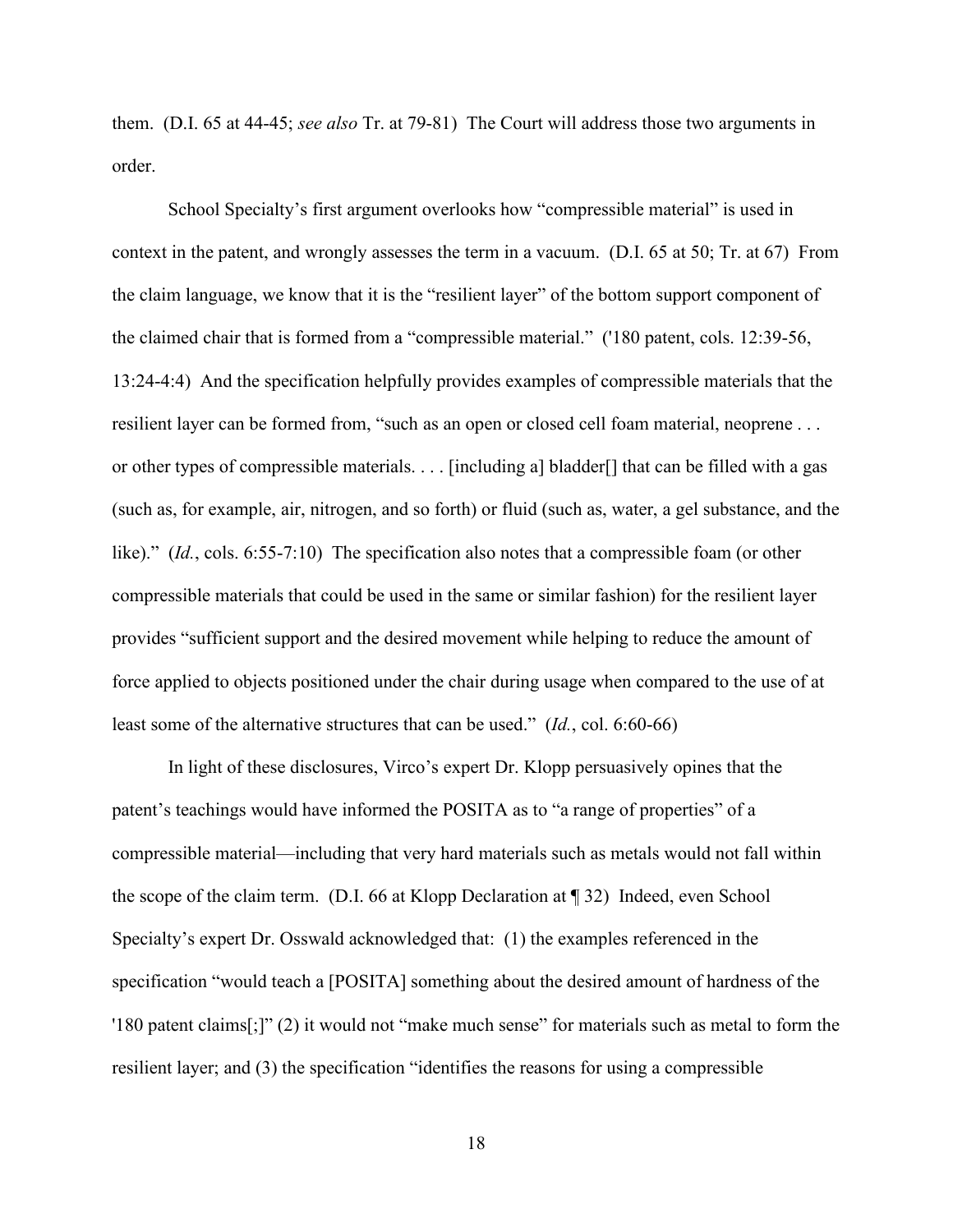material[.]" (*Id.* at Osswald Declaration at ¶¶ 35, 39-40; *see also id.* at ¶ 42; Tr. at 69) <sup>7</sup> These experts' statements underscore that the patent provides real guidance as to what materials do and do not qualify as "compressible."

School Specialty's second argument is that the claims are indefinite because there are many ways to evaluate the compressibility of a material (such as taking a Shore A hardness measurement), but the patent does not discuss any of them. (D.I. 65 at 45, 58 ("When a [POSITA] cannot consistently measure the scope of a claim, it is indefinite."); Tr. at 81-82) The Court is not convinced that this renders the claims indefinite. After all, these claims do not require absolute numerical precision; they do not mandate that the compressibility of the material must be above or below a particular numerical figure, nor even that it fall within a specific range of values. And so the fact that there might be different ways that one can measure a material's compressibility does not necessarily mean that the term at issue is indefinite. (Tr. at 99); *see also, e.g.*, *Finalrod IP, LLC v. Endurance Lift Sols., Inc.*, Case No. 2:20-cv-00189-JRG-RSP, 2021 WL 2187980, at \*12-13 (E.D. Tex. May 28, 2021) (rejecting the defendant's argument that a limitation directed to "compressive force" was indefinite because it failed to teach any particular method for measuring and comparing such force, because the claim "does not require

<sup>7</sup> The real problem in School Specialty's view seems to be that Dr. Klopp "doesn't know, or doesn't have an opinion anyway, whether the actual material [used in the accused products, i.e., thermoplastic elastomer] is inside or outside the scope of the claim." (Tr. at 78; D.I. 65 at 56-57) That criticism misses the mark. Dr. Klopp did not opine one way or the other as to whether a thermoplastic elastomer is within the scope of the claims, nor would he be expected to. His declaration was submitted at the claim construction stage of the case, and is not meant to be an infringement opinion. (D.I. 66 at Klopp Declaration at ¶ 4; *see also* Tr. at 70 (Virco's counsel noting that "[w]e didn't ask our expert" whether thermoplastic elastomer would be a compressible material, and contending that a POSITA would know whether a given material is comparable to the examples referenced in the patent))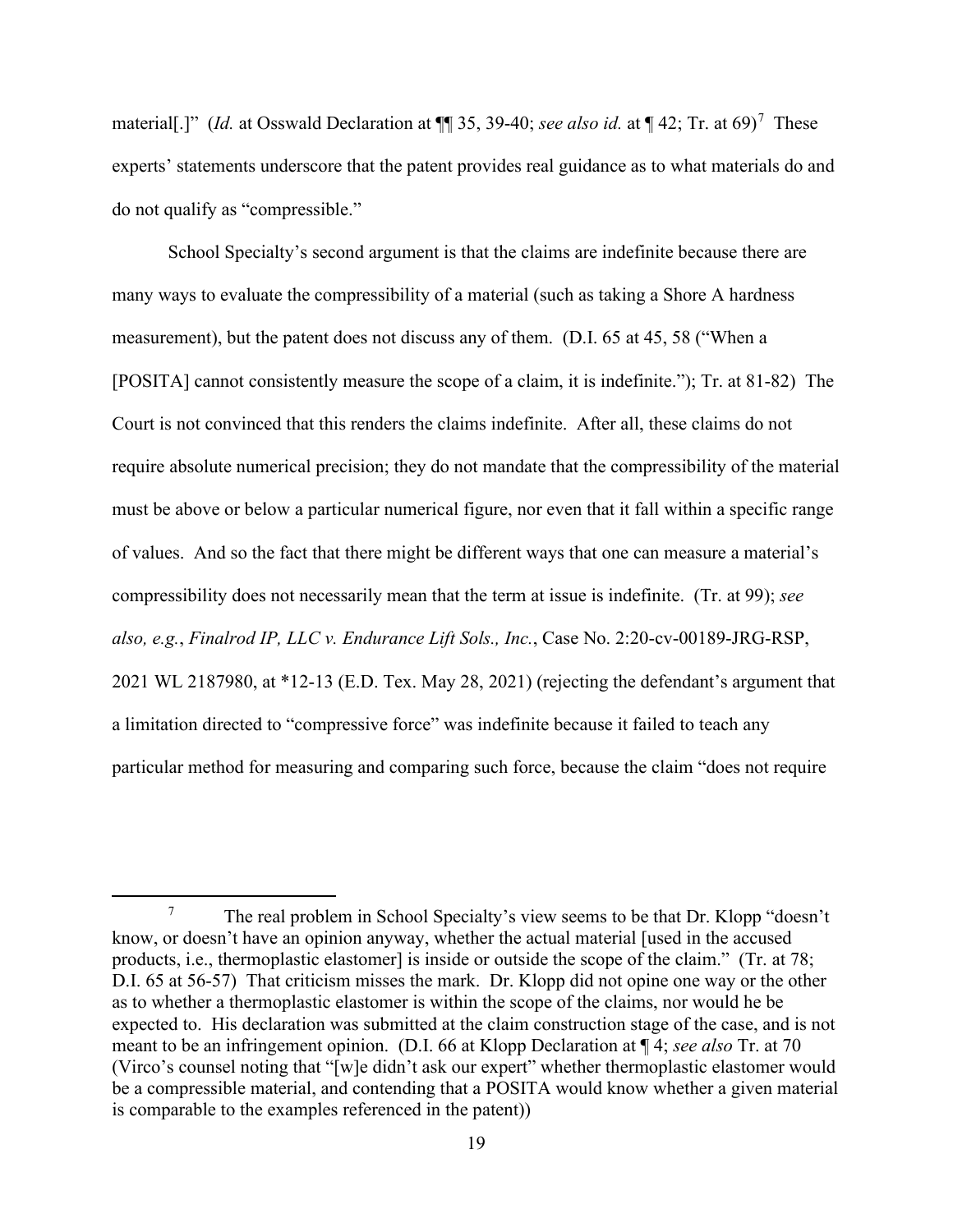the measurement of a specific value for the compressive force" and the specification taught how to compare the compressive forces).

In sum, Defendants have not demonstrated by clear and convincing evidence that the claims are indefinite in light of their inclusion of the term "compressible material." *See, e.g.*, *Niazi Licensing Corp. v. St. Jude Med. S.C., Inc.*, — F.4th — , 2022 WL 1072909, at \*7 (Fed. Cir. Apr. 11, 2022) (reversing a district court's conclusion that claims directed to "resilient" and "pliable" catheters were indefinite, where the claim language and the specification provided guidance regarding what the terms meant, including a description of exemplary materials and the purpose of such materials, such that the claim terms were not "purely subjective terms . . . [that would] result[] in a variable claim scope depending on the particular eye of any one observer"); *Sonix Tech. Co. v. Publ'ns Int'l, Ltd.*, 844 F.3d 1370, 1379 (Fed. Cir. 2017) (holding that the claim term "visually negligible" was not indefinite, where the written description provided a general exemplary design for a visually-negligible indicator, requirements for the graphical indicators being negligible to human eyes and two specific examples of visually-negligible indicators—all of which allowed the skilled artisan to compare the examples and criteria from the written description and determine whether an indicator is visually negligible); *CFL Techs. LLC v. Osram Sylvania, Inc.*, Civil Action No. 18-1445-RGA, 2022 WL 606329, at \*14 (D. Del. Jan. 21, 2022) (rejecting the defendant's argument that "distinctly shorter" was indefinite, where the specification provided at least two examples allowing for objective boundaries that a POSITA could use to determine the scope of the term). $8$ 

<sup>&</sup>lt;sup>8</sup> The original reply brief that Virco served on School Specialty cited an outdated legal standard for indefiniteness. (*See* D.I. 65 at 54; Tr. at 77, 97) Virco subsequently provided revised language citing the current legal standard, which appears in the parties' joint claim construction brief that was submitted to the Court. (D.I. 65 at 49, 54-55) School Specialty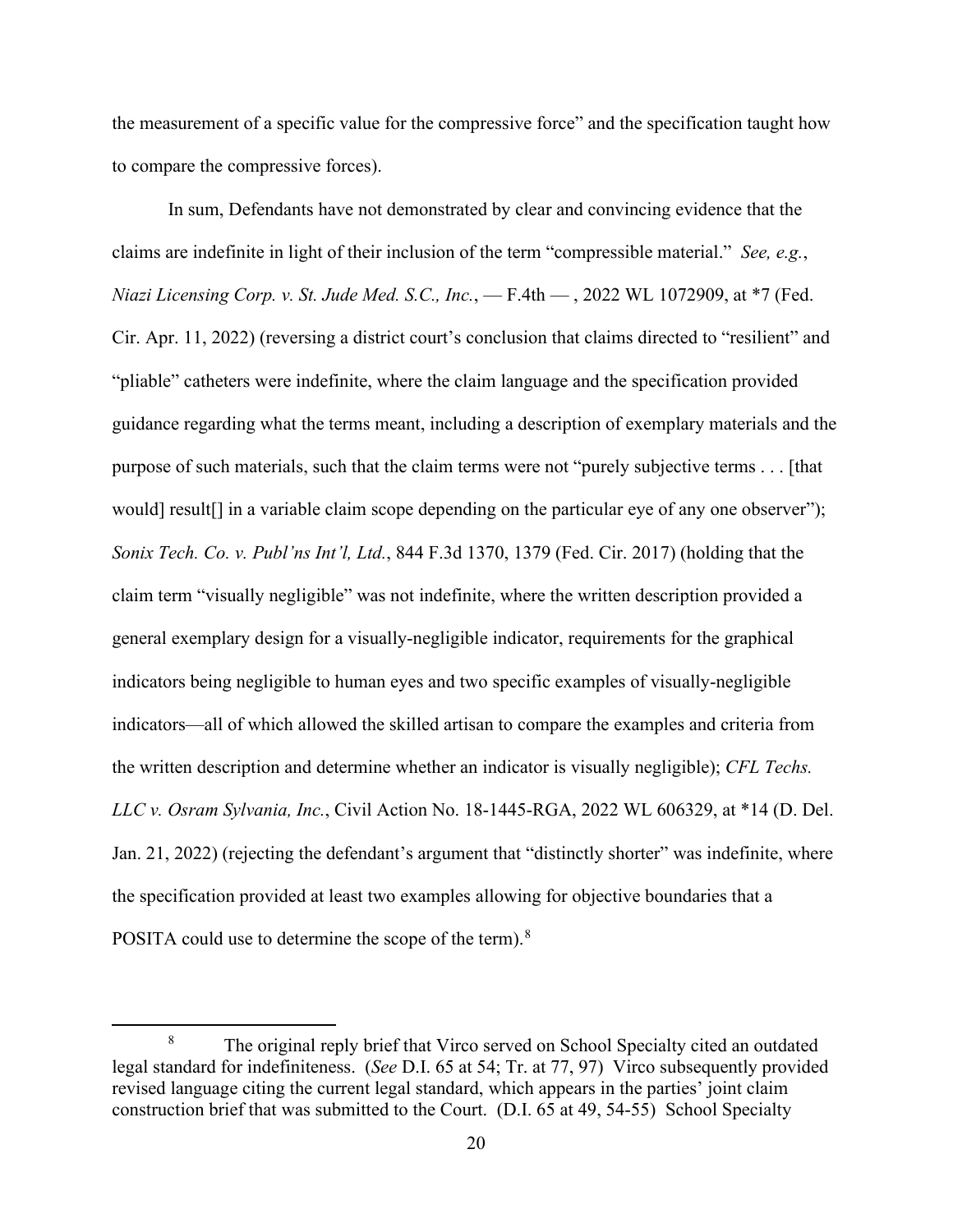That leaves the question: What is the proper construction for "compressible layer"? The Court agrees with Virco that School Specialty's proposal improperly imports two extraneous limitations into the claims: that the material be "soft" and that it "dampen<sup>[]</sup> the force applied to an object under the chair during use by the intended user." (D.I. 65 at 41-42)

In support of its "soft" proposal, School Specialty points first to its expert's declaration. (*Id.* at 45 (citing D.I. 66 at Osswald Declaration at ¶¶ 39-43, 51-52)) Dr. Osswald opines that the inventors specifically identified exemplary compressible types of foam "because there are rigid foams that are stiff and brittle . . . which would not be considered compressible" and that the POSITA "would at least understand that the inventors intended 'compressible layer' to mean a soft material such as a soft open or closed cell foam, and not a hard and brittle foam." (D.I. 66 at Osswald Declaration at ¶ 42) Furthermore, Dr. Osswald states that the term "soft" in the context of the patent relates to a "'squeezable'" material (and not to the texture of a surface). (*Id.* at ¶ 52; *see also id.* at  $\P$  43; Tr. at 86)<sup>9</sup>

argues that Virco's original brief demonstrates that Virco and its expert are currently using the wrong legal standard with respect to this dispute. (*Id.* at 56)

The fact that Virco's original brief used the wrong legal standard was not great. But everybody makes mistakes, and Virco corrected its mistake here. Moreover, School Specialty does not point to any particular portion of Dr. Klopp's declaration that demonstrates that he in fact is applying the wrong legal standard. (*Id.* at 55-56; Tr. at 78-79) And as the Court has explained, School Specialty has simply not met its burden to show that—under the appropriate *Nautilus* standard—the claims fail to inform, with reasonable certainty, a POSITA regarding the scope of "compressible material."

<sup>&</sup>lt;sup>9</sup> Dr. Osswald explains in his declaration that a POSITA would be familiar with measuring the hardness/softness of materials with a digital Shore A durometer, and notes that such measurements can range from "extra soft" to "extra hard" on the Shore A hardness scale. (D.I. 66 at Osswald Declaration at ¶ 43) He measured certain of the accused products and one of Virco's products; he then summarized the Shore A hardness of the materials on the bottom layer of these products. (*Id.* at ¶¶ 45-50)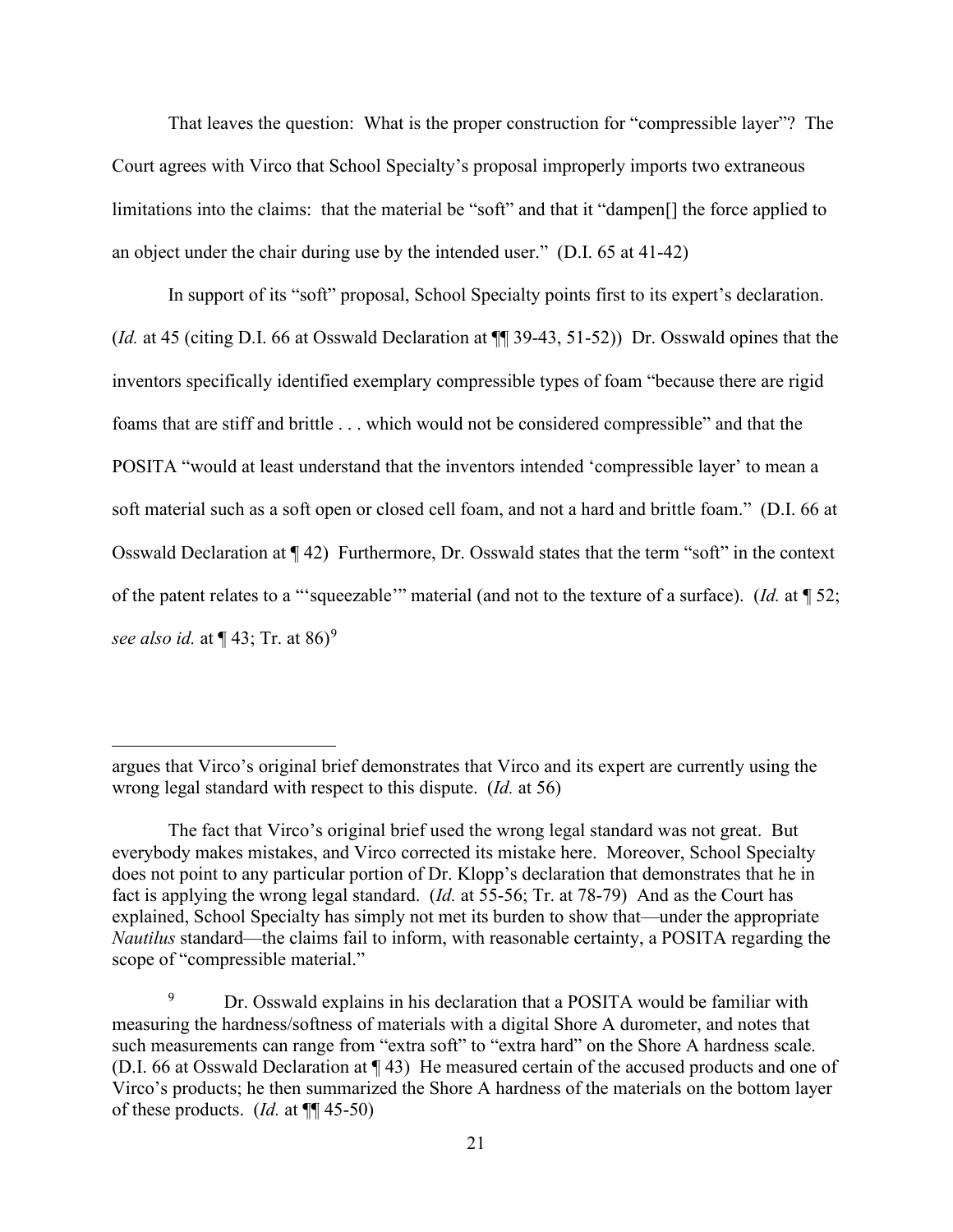School Specialty also points to the intrinsic record. For example, it notes a line in the specification that describes the "resilient layer" (which is made from compressible material) as "softer" than the "coating layer" (a layer that may cover at least a portion of the resilient layer and "can help protect the resilient layer [] from damage"). ('180 patent, col. 7:27-34 (*cited in* Tr. at 89)) School Specialty additionally asserts that the prosecution history dictates that the term "compressible material" cannot cover "hard" materials. (D.I. 65 at 47-48) To that end, according to School Specialty, the patentee added the limitation "the resilient layer is formed from a compressible material" in order to overcome prior art that disclosed a rocking chair with a return mechanism (i.e., U.S. Patent No. 1,317,518, hereinafter "Kanode"). (*Id.* at 8-9, 47-48; D.I. 69, ex. 3 at 10; D.I. 69, ex. 4 at 3) School Specialty's expert completes this argument by opining that the Kanode patent disclosed a plate with a coil spring on the bottom of the rocker that would have been made up of only "hard" materials—and so the patentee's amendment must have served to limit the scope of the claimed "compressible material" to "soft" material. (D.I. 65) at 47-48 (citing D.I. 66 at Osswald Declaration at  $\P$  41))

Yet none of these arguments persuade the Court that the plain meaning of the term "compressible," in the context of the '180 patent, requires that it be "soft." (*Id.* at 43, 52; Tr. at 74-75) As an initial matter, Dr. Osswald's opinion is not grounded in the intrinsic record. Additionally, although the specification does refer to the resilient layer as being "softer" than the coating layer, it never once describes the resilient layer itself as "soft," nor does it ever refer to the Shore A hardness scale. (D.I. 65 at 52; D.I. 66 at Klopp Declaration at ¶¶ 33-36) Lastly, with respect to the prosecution history, as Virco points out, (D.I. 65 at 53), certain claims were rejected on the basis that "Kanode teaches the concept of a bottom support component comprising a resilient layer 12, 17 covering at least a portion of the rigid layer, *the resilient layer*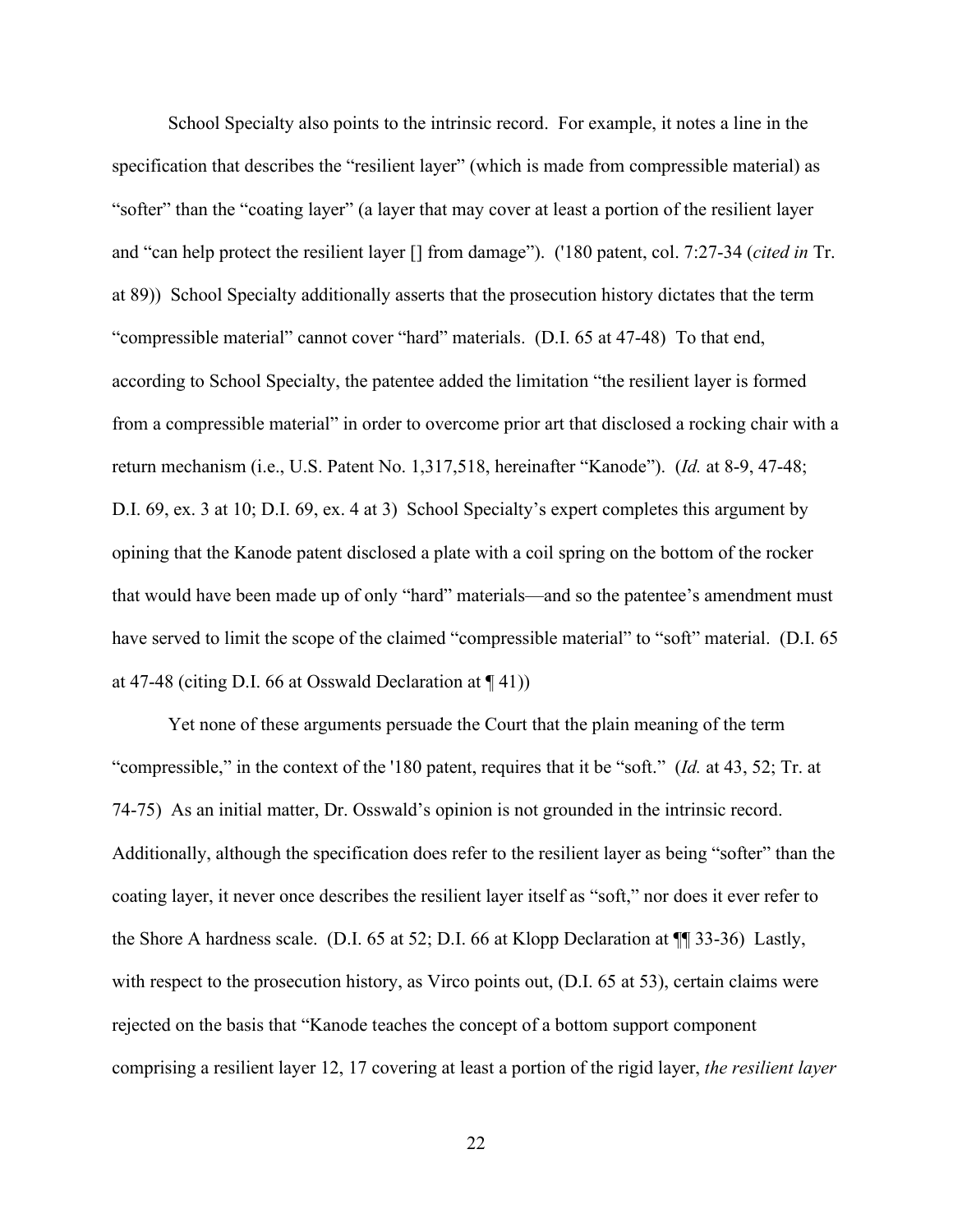*formed from a compressible material*[,]" (D.I. 69, ex. 3 at 10 (emphasis added)).<sup>10</sup> But it appears that the patentee overcame this rejection by asserting that *other* prior art references utilized by the Examiner (i.e., "Gottfried," "Kjersem," "Sheehan" and "Morrow") did not teach the limitations of the amended claims; in allowing the claims, the Examiner did not mention Kanode, which the Examiner seemed to view as having a resilient layer made of a compressible material. (*Id.*, ex. 4 at 6-7) In the end, School Specialty points to nothing in the prosecution history characterizing any elements in the prior art or the invention claimed in the '180 patent as "hard" or "soft." For all of these reasons, the Court is not convinced that the prosecution history requires that a "soft" limitation be imported into the term "compressible material."11

The Court next turns to School Specialty's proposal that "compressible material" must be required to "dampen[] the force applied to an object under the chair during use by the intended user." This language is derived from the specification's teaching that the use of foam (or other compressible materials) "can provide a desired amount of compressibility, which can soften or dampen the force applied to an object positioned under the bottom support **106** during usage of the chair." ('180 patent, cols. 6:66-7:3; *see also id.*, col. 6:61-66 (explaining that foam can

 $10$  Virco asserts that the language "layer formed from a compressible material" was present in the original March 3, 2018 set of claims submitted to the United States Patent and Trademark Office ("PTO"), but only in dependent claims. (D.I. 65 at 53) It does not cite to anything in support of this assertion, and it does not appear that the content of those dependent claims are in the record before the Court. From what the Court can tell, though, that language may have been in dependent claims 2 and 13. (*See* D.I. 69, ex. 3 at 9-10 (PTO rejecting claims 2-3 and 13 in view of Kanode et al. because Kanode teaches, *inter alia*, "the resilient layer formed from a compressible material"); *id.*, ex. 4 at 3-4 (showing dependent claims 2 and 13 as cancelled but not showing the language of those claims))

 $11$  At one point in its briefing, School Specialty asserted that it is undisputed that a "compressible material" would be soft. (D.I. 65 at 58) But that issue *is* disputed here. During the *Markman* hearing, Virco pointed to the example of a football as being made up of a material that is compressible but not soft. (Tr. at 74)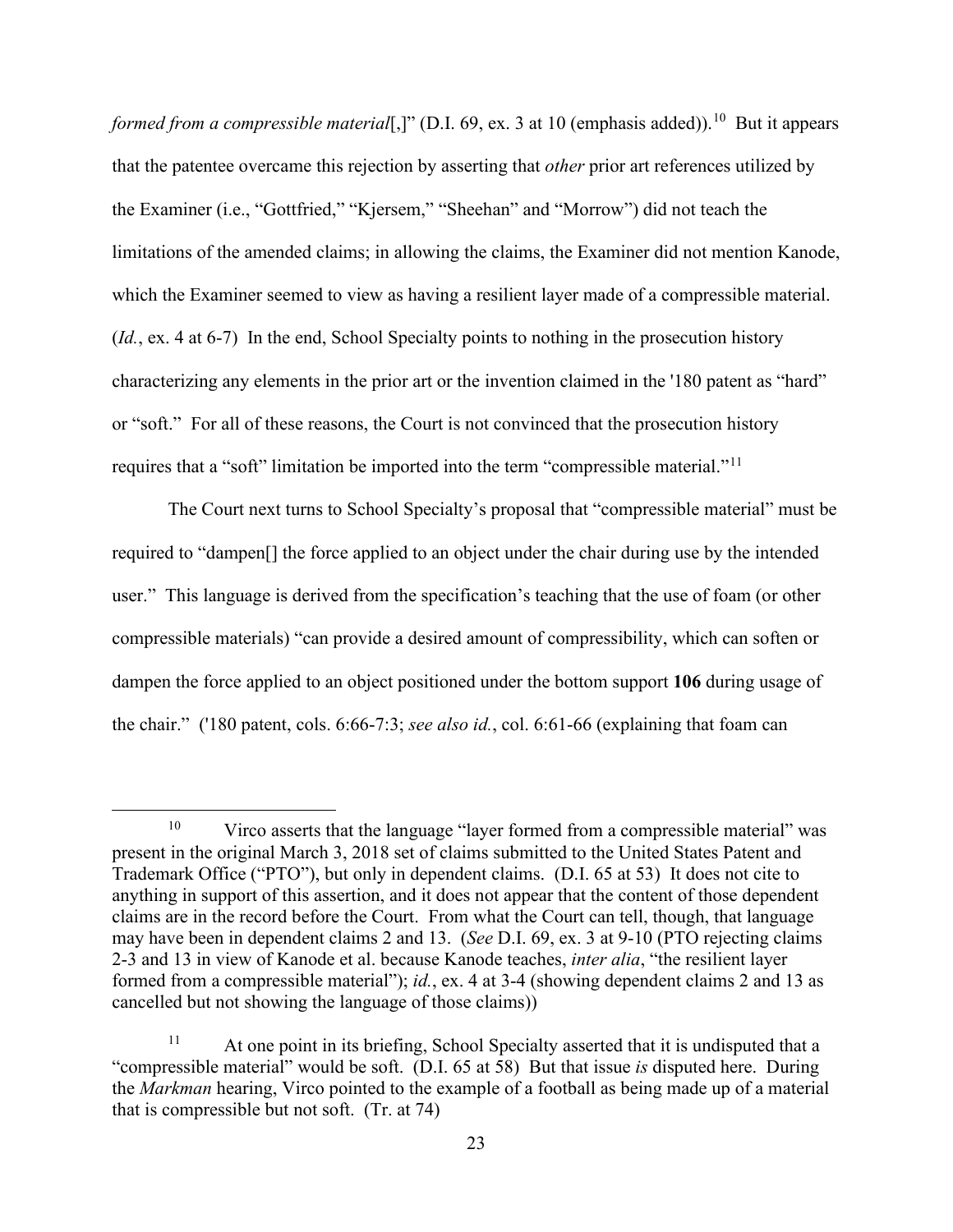provide sufficient support and desired movement, while "helping to reduce the amount of force applied to objects positioned under the chair during usage"); *see also* D.I. 65 at 47, 59) So surely a "compressible material" *can* dampen force in this way. But the Court is not persuaded that it should construe the term to *require* this result in all instances. In the above-cited portion of the specification, the patentee is describing a specific embodiment. And again, the use of "can" in this part of the specification signals that the patentee was not intending to limit the claims to that embodiment. (D.I. 65 at 51-52) As Virco points out, a very young child could be sitting on the chair and, in that case, the child might not weigh enough such that the chair's compressible material would actually serve to "dampen[] the force applied to an object under the chair[.]" (Tr. at 73-74)

The Court now turns finally to Virco's proposed alternative construction (i.e., "material that can change shape as force is applied"). School Specialty contends that this language is too broad because it would include "every material" since "every material can change shape if enough force is applied." (D.I. 65 at 59) That seems to be a reasonable critique. Thus, the Court will not recommend that Virco's proposed language be adopted. (D.I. 66 at Osswald Declaration at ¶ 35; *id.* at Klopp Declaration at ¶ 29)

That said, a construction for "compressible material" does seem like it could be helpful to the jury. (D.I. 65 at 41, 59) It seems undisputed that "compressible material" must allow for "local indentation of an object into the layer[.]" (D.I. 66 at Klopp Declaration at ¶ 37; D.I. 65 at 53, 59) It is also undisputed that the patent provides examples of types of compressible materials that could be used. (D.I. 66 at Osswald Declaration at ¶ 39; *id.* at Klopp Declaration at ¶¶ 31-32) Thus, the Court recommends that the term "compressible material" be construed to mean "material that allows for local indentation of an object into the material, such as an open or

24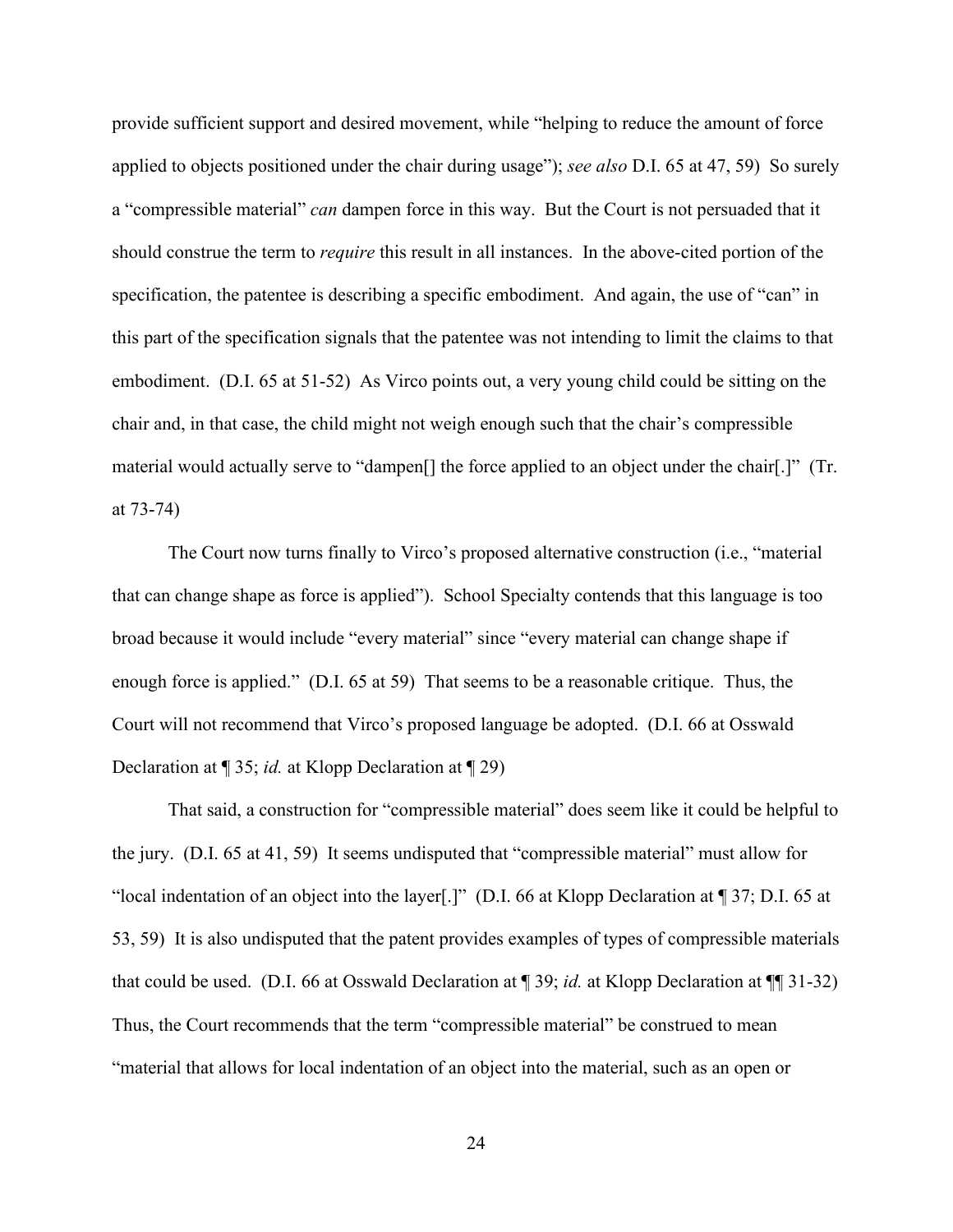closed cell foam material, neoprene, a bladder filled with gas or fluid, or materials similar thereto." (*See* Tr. at 71-72)

### **D. "stop position"**

The final term "stop position" appears in claims 1 and 10 of the '180 patent. The specification also refers to the stop position as a "flat position" or "float position." ('180 patent, col. 7:47-48) The patent explains that the bottom support of the chair "is configured to provide controlled movement between a rocking position and a flat position. "Y" and that this bottom support in turn consists of a rocker portion, a transitional portion and a flat portion. (*Id.*, cols. 7:46-51, 12:43-56) The flat portion is positioned in the rear of the bottom support and can be substantially flat. (*Id.*, col. 8:4-6)

The parties' competing proposed constructions for "stop position" are set out in the chart below:

| <b>Term</b>     | <b>Plaintiff's Proposed</b>                                                                                                                                               | <b>Defendants' Proposed</b>                                                         |
|-----------------|---------------------------------------------------------------------------------------------------------------------------------------------------------------------------|-------------------------------------------------------------------------------------|
|                 | Construction                                                                                                                                                              | <b>Construction</b>                                                                 |
| "stop position" | Plain and ordinary meaning;<br>no claim construction<br>necessary.                                                                                                        | "a resting position that can be<br>maintained without actively<br>using one's legs" |
|                 | In the alternative, the plain<br>and ordinary meaning of<br>"stop position" could be<br>articulated as "position<br>configured to stabilize the<br>movement of the chair" |                                                                                     |

(D.I. 65 at 59) The crux of the dispute between the parties appears to be whether the "stop position" is one where the chair is resting on its flat portion in a manner such that "it requires that [a user] can maintain it without using [her] legs" (as School Specialty suggests), or whether a "stop position" is one where a user "might not be able to maintain it without actively using [her] legs" (as Virco suggests). (Tr. at 112) Here, the Court agrees with Virco.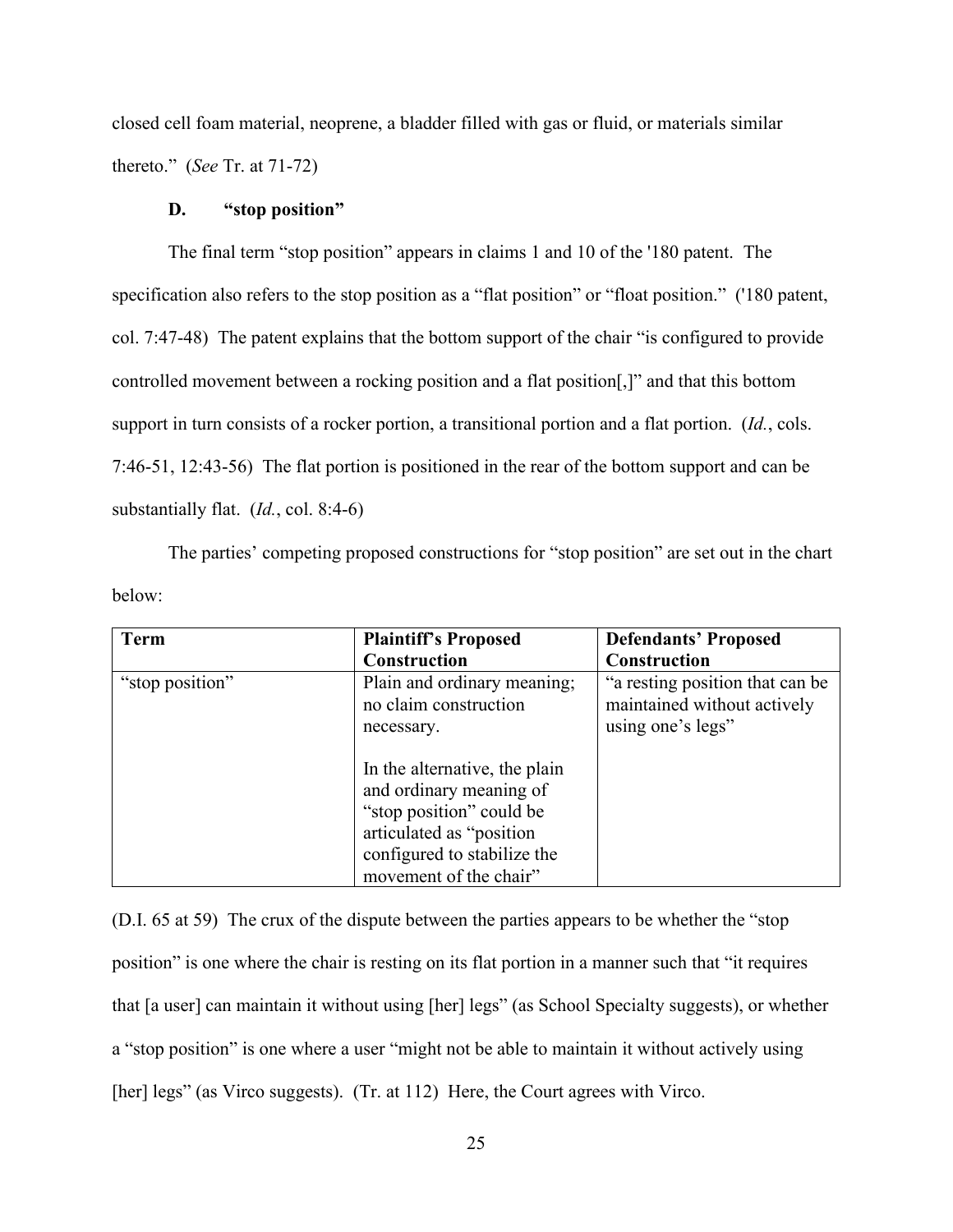In support of its position, School Specialty points to a portion of the specification that explains:

> A person can remain in the float position and rest on the flat portion **142** of the bottom portion with minimal effort. . . . Additionally, the flat portion **142** functions to maintain the position of the person in place. In some configurations, the chair can rest on the flat portion with a person sitting without the person holding the chair in position with his legs. Preferably, when in the float position, the person actively rocks the chair forward in order to transition from the float position to the rocking position.

('180 patent, col. 8:19-31 (*cited in* D.I. 65 at 61)) The specification clearly tells us that "*[i]n some configurations*," the stop position will be a resting position that can be maintained without active use of one's legs. It does not say "in all configurations." (D.I. 65 at 62) And the specification makes clear that a person can remain in the float position and rest on the flat portion "with minimal effort"; this would certainly seem to allow for the possibility that a claimed embodiment could require a bit of effort from the user's legs in order to maintain the stop position. (Tr. at 102, 104) In short, School Specialty points to nothing that would support limiting "stop position" to a position that can be maintained without actively using one's legs. *See, e.g.*, *Odyssey Wireless, Inc. v. Apple Inc.*, CASE NOS. 15-CV-1735-H (RBB), 2016 WL 3055900, at \*4 (S.D. Cal. Mar. 30, 2016) (rejecting the defendant's limiting construction where the specification uses permissive rather than mandatory language such as "'in some embodiments'") (citation omitted).

That said, the Court agrees with School Specialty that a jury may benefit from some further explanation of what is a "stop position." (D.I. 65 at 63) The specification explains that "[t]he flat portion [] functions as a stop to stabilize movement and limit further backward and forward rocking movement of the chair [] when in a float position[.]" ('180 patent, col. 8:8-11) Virco's proposed construction reflects this teaching. (D.I. 65 at 60) Therefore, the Court